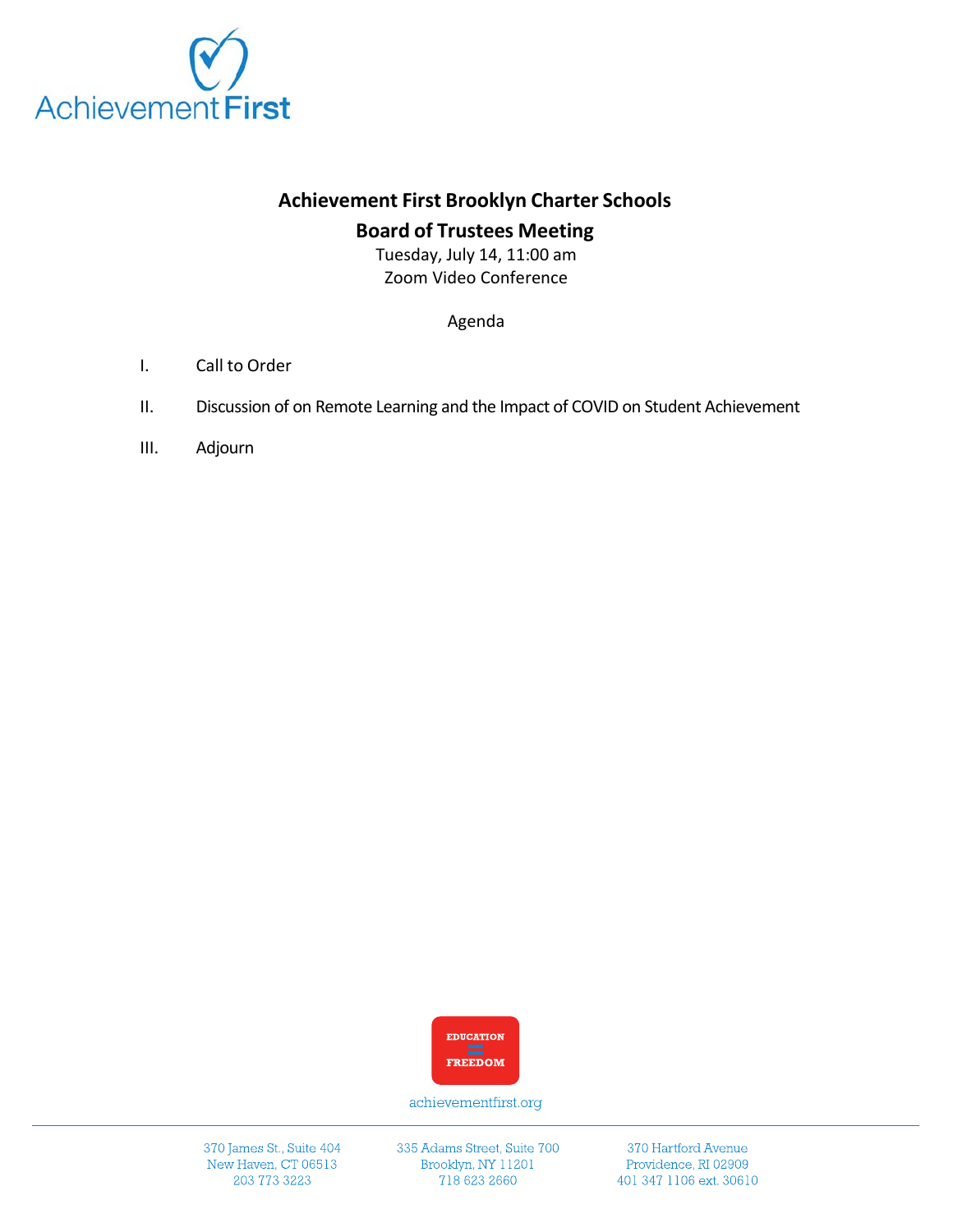# **Achievement First (AF) Brooklyn Charter Schools Board of Trustees Meeting** Tuesday, July 14, 2020, 11:00 am

Zoom Video Conference

#### **Board Members in Attendance:**

Deb Shanley, Romy Coquillette, Chris Lynch, Andy Hubbard, Amy Arthur Samuels, Warren Young, Kevin Miquelon, Theresa Hayes, Jon Atkeson, Judith Jenkins

**Staff and Guests in Attendance:** Chi Tschang, Sarah Blanton, Ken Paul, Katie Rosa Moher

Sarah Blanton recorded the minutes. The meeting was called to order at 11:03 am.

NOTE: This was a joint meeting with all Achievement First school boards.

### **1. Public Comment**

There was no public comment.

### **2. Discussion on Remote Learning and the Impact of COVID on Student Achievement**

Regional Superintendent, Chi Tschang, led a discussion on Achievement First's remote learning platform and program from the spring 2020. He reviewed the design principals and basics of the remote learning plan, shared what worked well (strong attendance, student and family investment, consistency in family communication, cross-school collaboration, more frequent review/grading of student work) and what will continue when school begins again in the fall. He also reviewed what did not work well (learning loss, class sizes that were too large, instruction that was too procedural) and what AF is working to improve for the next school year.

While the comprehensive plan for school in the 2020-21 school year has not yet been determined, Mr. Tschang reviewed the basics of the hybrid learning plan

### **3. Adjourn**

The meeting was adjourned at 12:10 pm.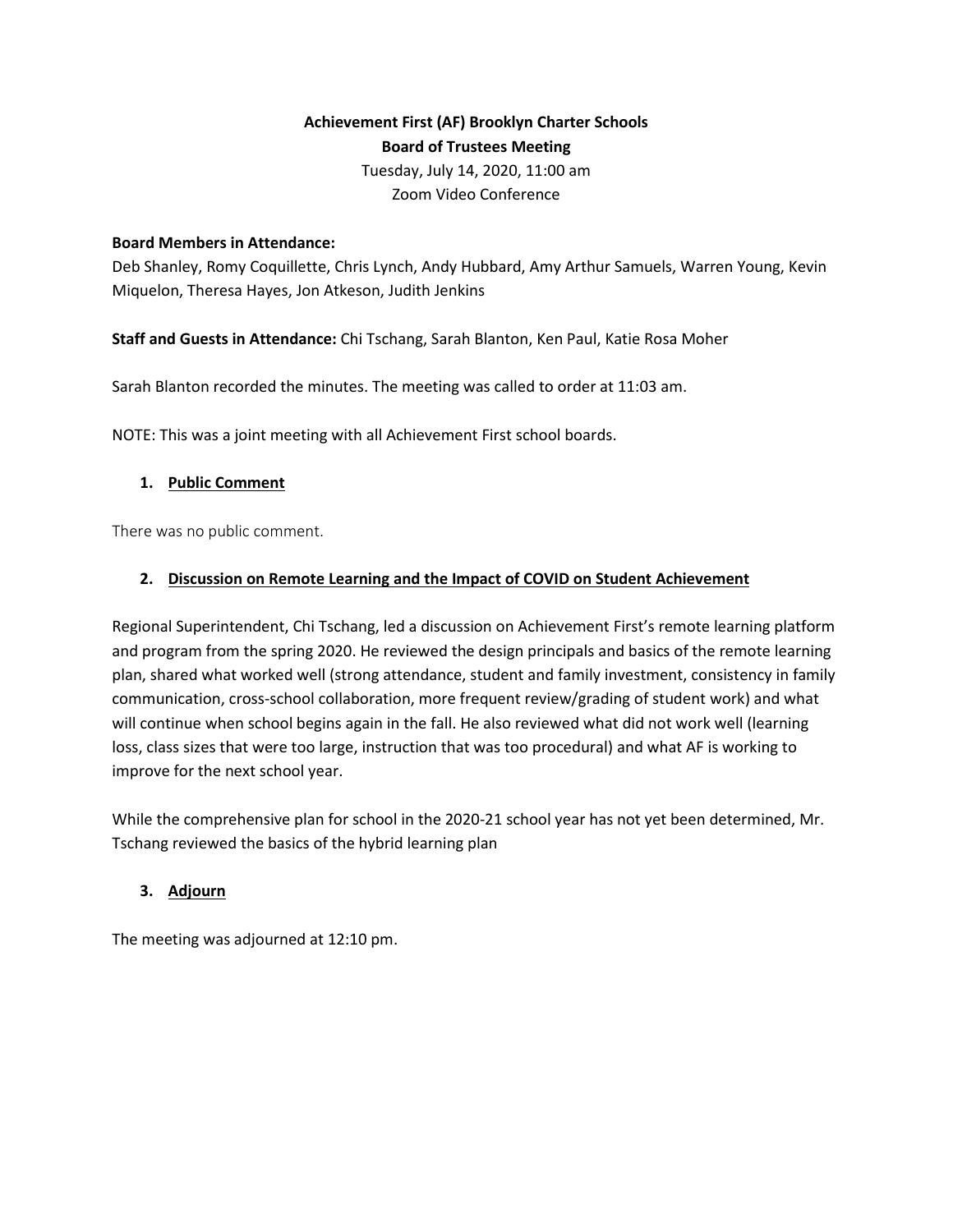

# **Achievement First Brooklyn Charter Schools**

# **Board of Trustees Meeting**

Tuesday, July 28, 12:00 pm Zoom Video Conference

Agenda

- I. Call to Order
- II. Discussion of 2020-21 School Reopening Plan
- III. Adjourn



achievementfirst.org

370 James St., Suite 404 New Haven, CT 06513 203 773 3223

335 Adams Street, Suite 700 Brooklyn, NY 11201 718 623 2660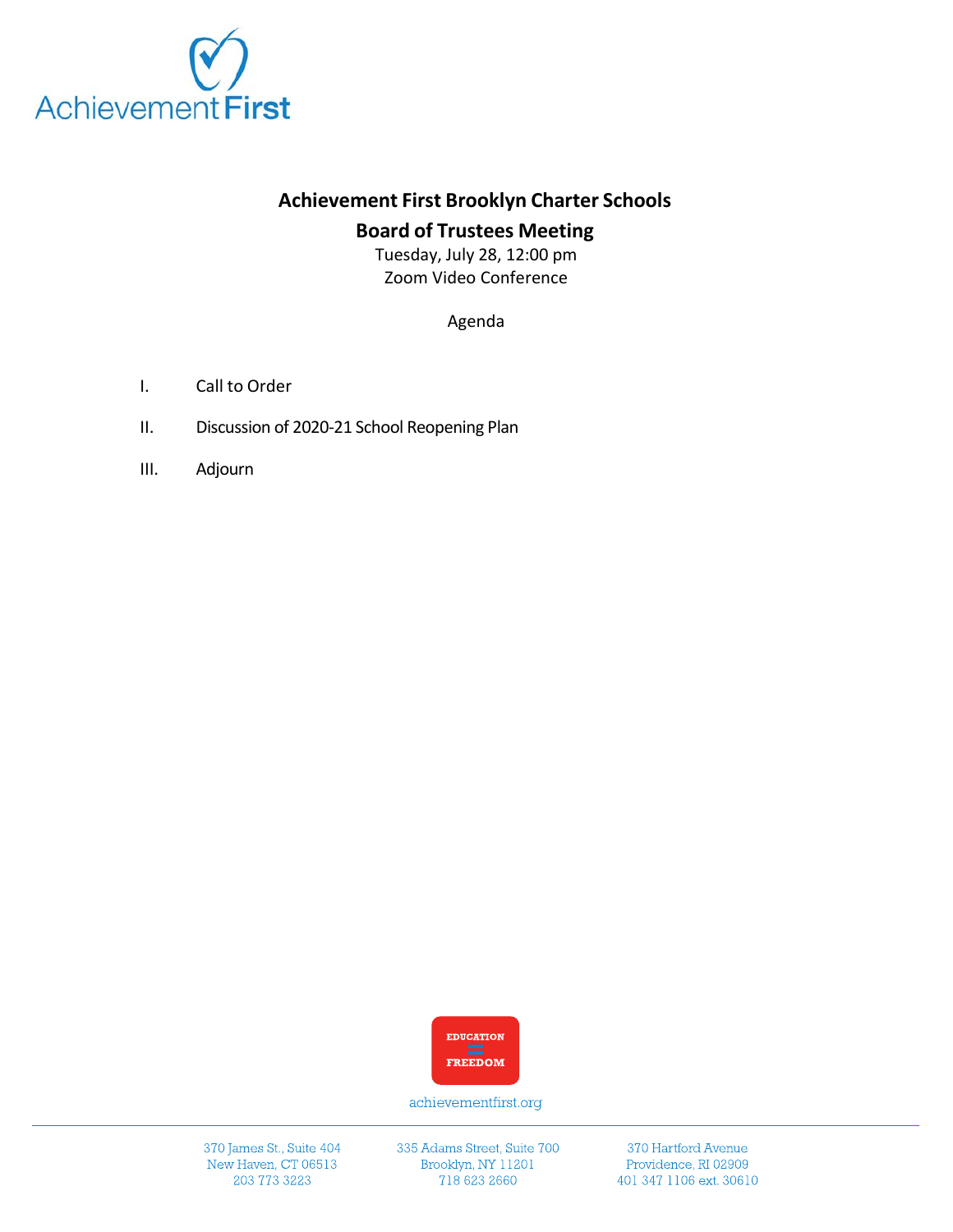# **Achievement First (AF) Brooklyn Charter Schools Board of Trustees Meeting** Tuesday, July 28, 2020, 12:00 pm

Zoom Video Conference

#### **Board Members in Attendance:**

Deb Shanley, Romy Coquillette, Chris Lynch, Andy Hubbard, Amy Arthur Samuels, Warren Young, Kevin Miquelon, Theresa Hayes, Jon Atkeson

**Staff and Guests in Attendance:** Dacia Toll, Sarah Blanton, Ken Paul, Katie Rosa Moher, Scot Kerr

Sarah Blanton recorded the minutes. The meeting was called to order at 12:04 pm.

NOTE: This was a joint meeting with all Achievement First school boards.

### **1. Public Comment**

There was no public comment.

### **2. Discussion of 2020-21 School Reopening Plan**

Dacia Toll reviewed the draft plans for the upcoming 2020-21 school year and engaged the board in a discussion about their feedback and questions, especially around the strength and vulnerabilities in the plans, how to address anxiety of staff about returning and how to support students and families who most need in-person school.

The draft plans are influenced by research from public health experts, guidance from local authorities, surveys of students, families and staff, and lessons from other districts around the world who have reopened.

Each of the plans begins with the following guiding principles:

- 1. Safety first
- 2. Family choice
- 3. Prioritize our youngest scholars
- 4. Flexibility
- 5. Strong socioemotional support
- 6. Strong student learning.

Under the AF draft plan, families will be able to choose whether they want their children to learn remotely or in-person and AF is committed to making both options excellent. In Rhode Island, the draft plans calls for kindergarten and first grade returning in person on August 31, with other grades starting remote on that date and returning for in-person on September 15. In Connecticut, all grades will start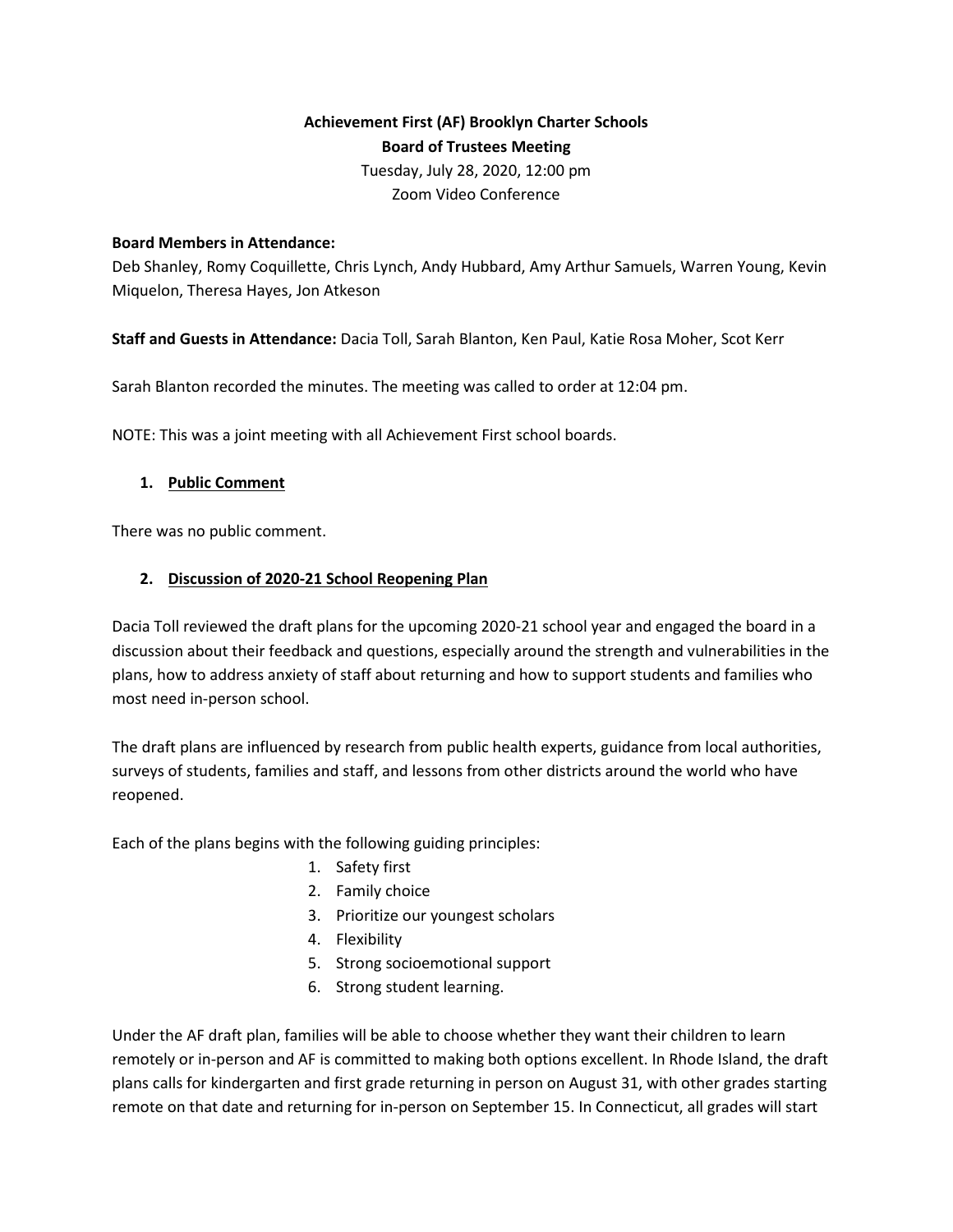remote on September 1 or 2 and in-person learning will be phased in starting on September 15. In New York, all grades will start remote on September 1 or 2 and in person will start no sooner than September 15.

Ms. Toll reviewed a sample schedule for in-person and remote, for elementary, middle and high school. She also reviewed the timeline for each state for gathering input on the plans, sharing them with families, collecting responses on whether they want in-person or remote, and school-specific follow up with families.

# **3. Adjourn**

The meeting was adjourned at 1:41 pm.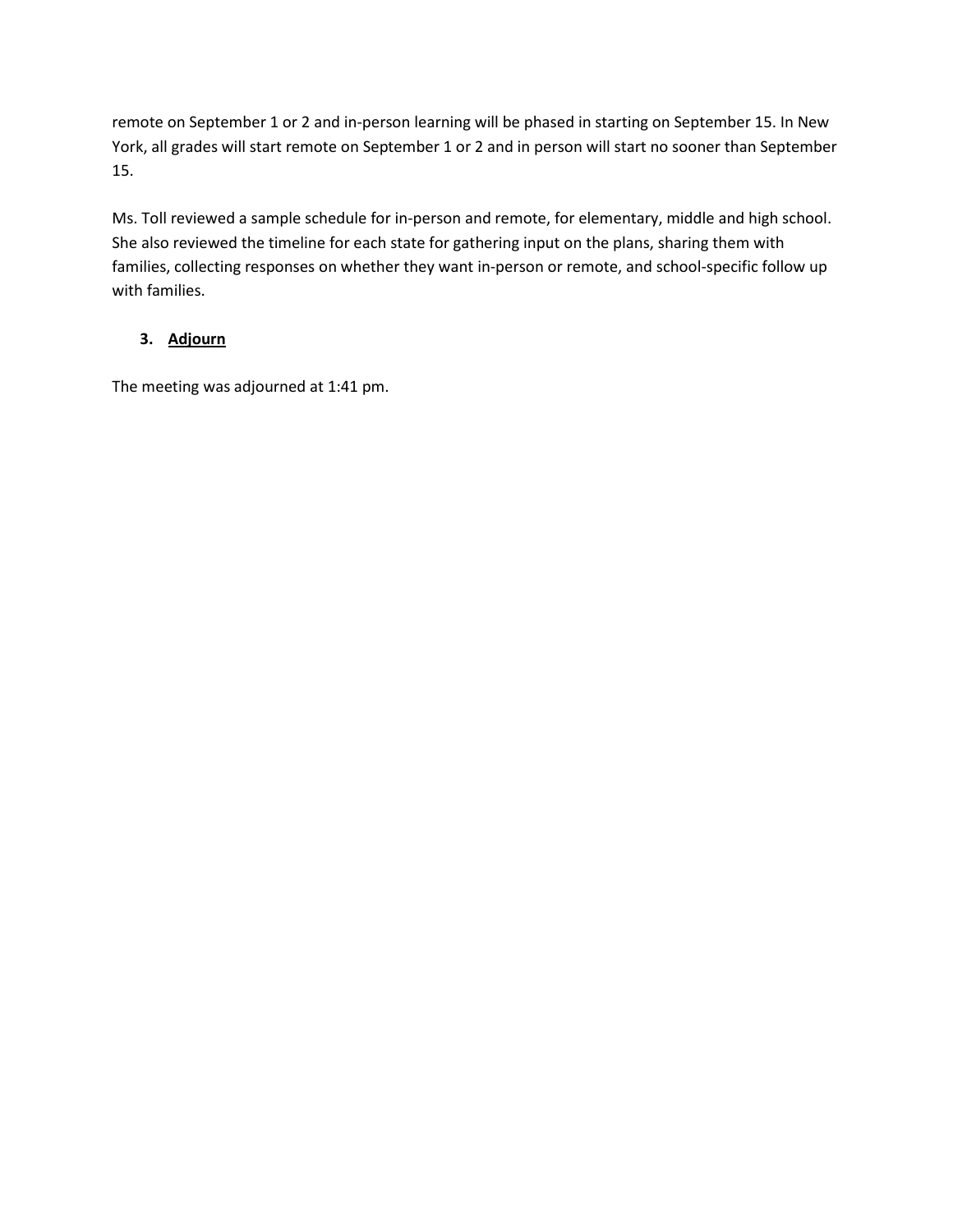

# **Achievement First Brooklyn Charter Schools**

# **Board of Trustees Meeting**

Monday, August 3, 11:00 am Zoom Video Conference

This board meeting is part of a series of summer presentations held jointly with other AF boards.

# **Agenda**

- I. Call to Order
- II. Discussion of Principal Preparation and Placement
- III. Adjourn



achievementfirst.org

370 James St., Suite 404 New Haven, CT 06513 203 773 3223

335 Adams Street, Suite 700 Brooklyn, NY 11201 718 623 2660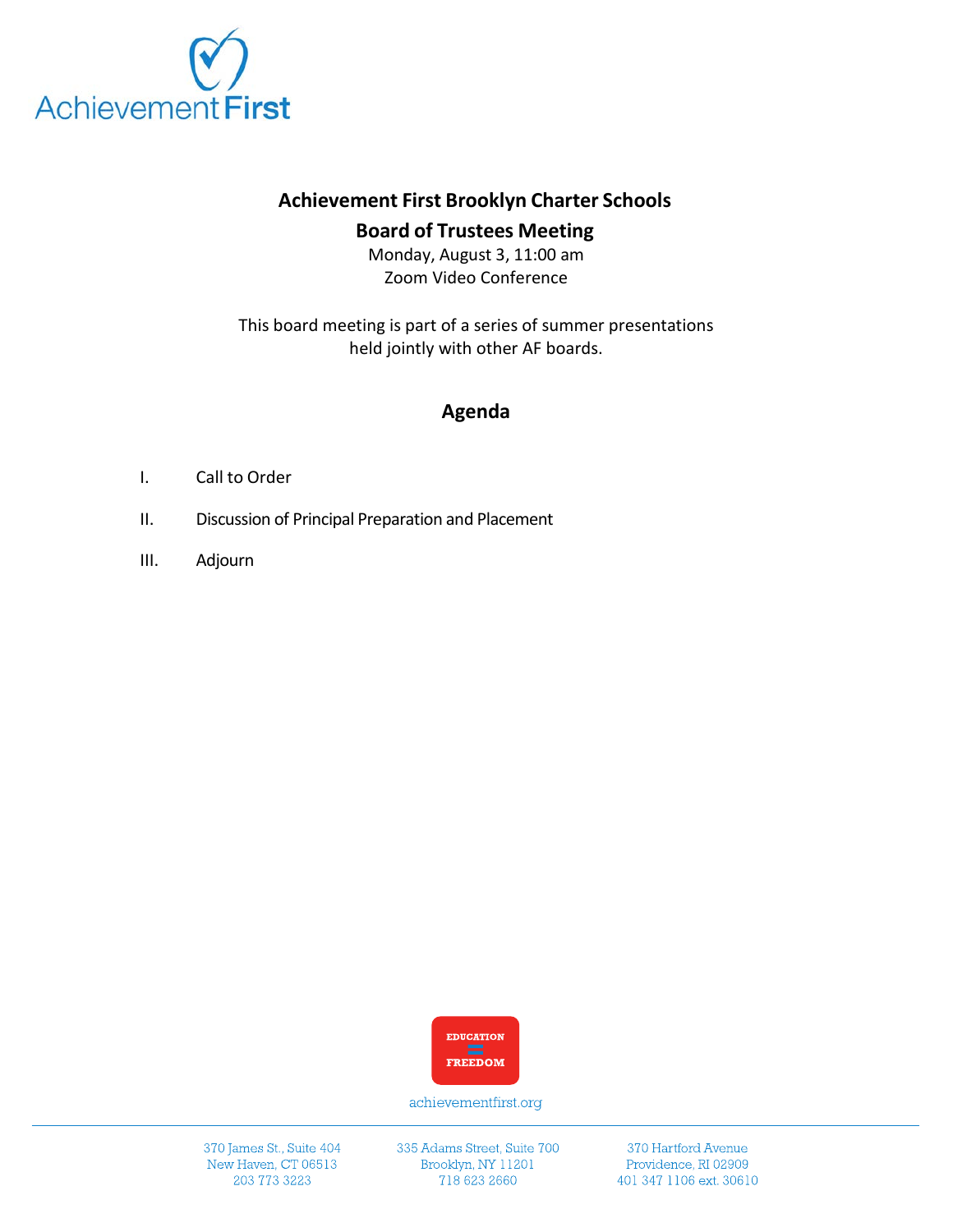# **Achievement First (AF) Brooklyn Charter Schools Board of Trustees Meeting** Monday, August 3, 2020 Zoom Video Conference

**Board Members in Attendance:** Deb Shanley, Romy Coquillette, Chris Lynch, Andy Hubbard, Amy Arthur Samuels, Kevin Miquelon, Judith Jenkins

**Staff and Guests in Attendance:** Hilary Cymrot, Sarah Blanton, Ken Paul, Katie Rosa Moher, Elise Major, Jasmine Jeffers

Sarah Blanton recorded the minutes. The meeting was called to order at 11:04 pm by Deb Shanley.

NOTE: This was a joint meeting with all Achievement First school boards.

### **1. Discussion on Principal Preparation and Placement**

Hilary Cymrot, Senior Director of Principal Placement, gave an overview of the Principal in Residence (PIR) program. The program's goal is to develop a deep, diverse bench of leaders who are truly ready to be principals, whom we can name early, so they can have a long runway to prepare to lead transformational schools.

She explained how her team undertook a learning agenda to identify what makes some principals successful and others not. The process began with identifying principals who did not sustain in their roles, principals who sustained with breakthrough results, and those who sustained with mid-level results. They then interview regional superintendents to assess strengths and liabilities, reviewed 360 feedback as deans then principals, and revised threshold competencies and interview modules based on that learning. The conclusions reveals that the strongest leaders were especially strong in people leadership, school culture, self-awareness and had a track record of success.

Ms. Cymrot then reviewed the growth and evolution of the program, citing data around efficacy, racial diversity and participation rates across the network and by geography.

# **2. Adjourn**

The meeting was adjourned at 12:01 pm.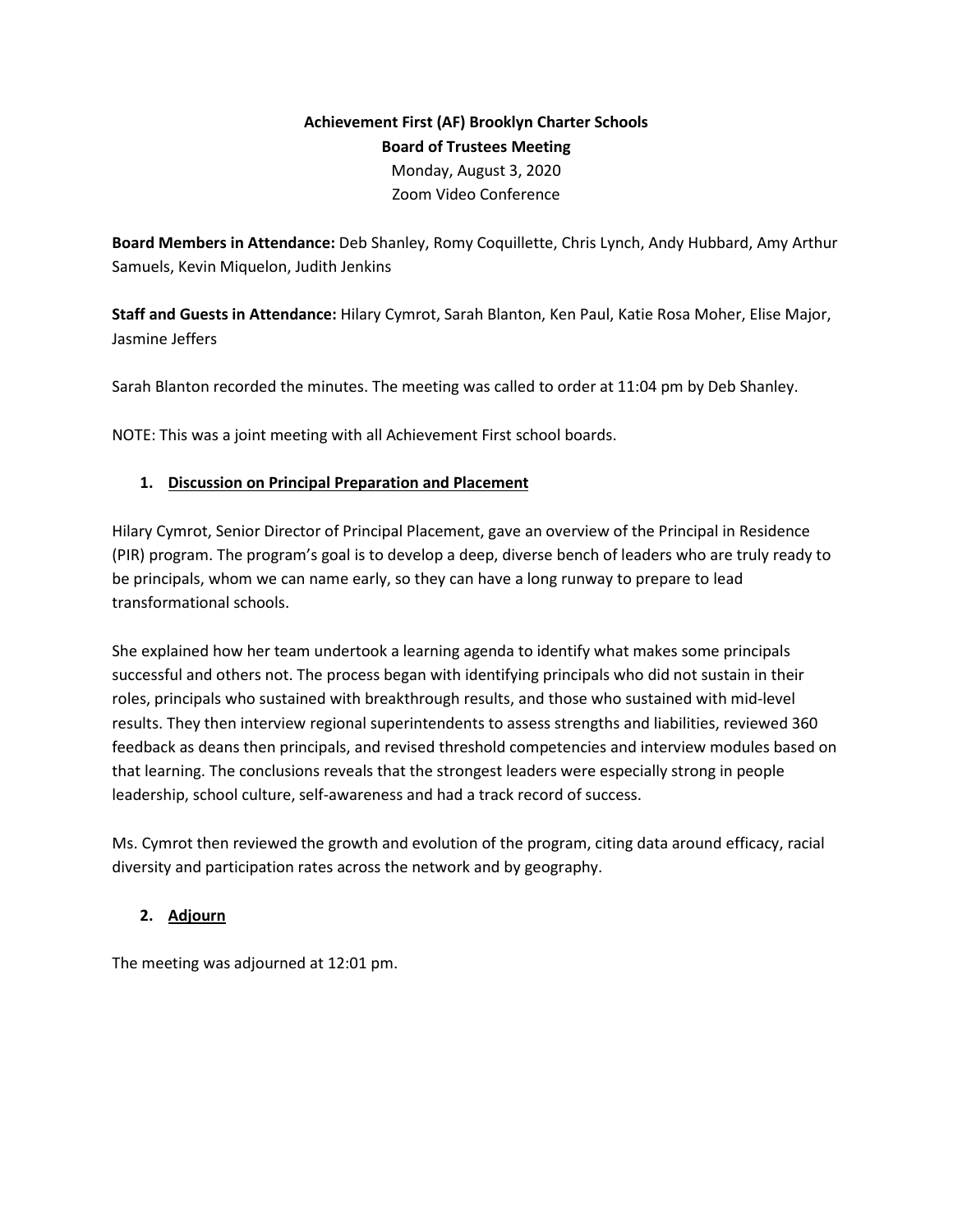

#### **Achievement First Brooklyn Charter Schools Board of Trustees Meeting**

Thursday, August 20, 2020 Zoom Video Conference

**Agenda**

- **5:00 pm Call to order**
- **5:05 pm Public Comment**
- **5:10 pm Bridge Scholarship Update**
- **5:30 pm National Summer School Institute Discussion**
- **5:50 pm Real Estate Committee Update**
- **6:05 pm Reopening Update**
- **6:20 pm Executive Session Discussion of principal candidate for the new AF Brooklyn high school (opening date 2021)**
- **6:30 pm Board Business**
- **6:45 pm Other Announcements**
- **7:00 pm Adjourn**



achievementfirst.org

370 James St., Suite 404 New Haven, CT 06513 203 773 3223

335 Adams Street, Suite 700 Brooklyn, NY 11201 718 623 2660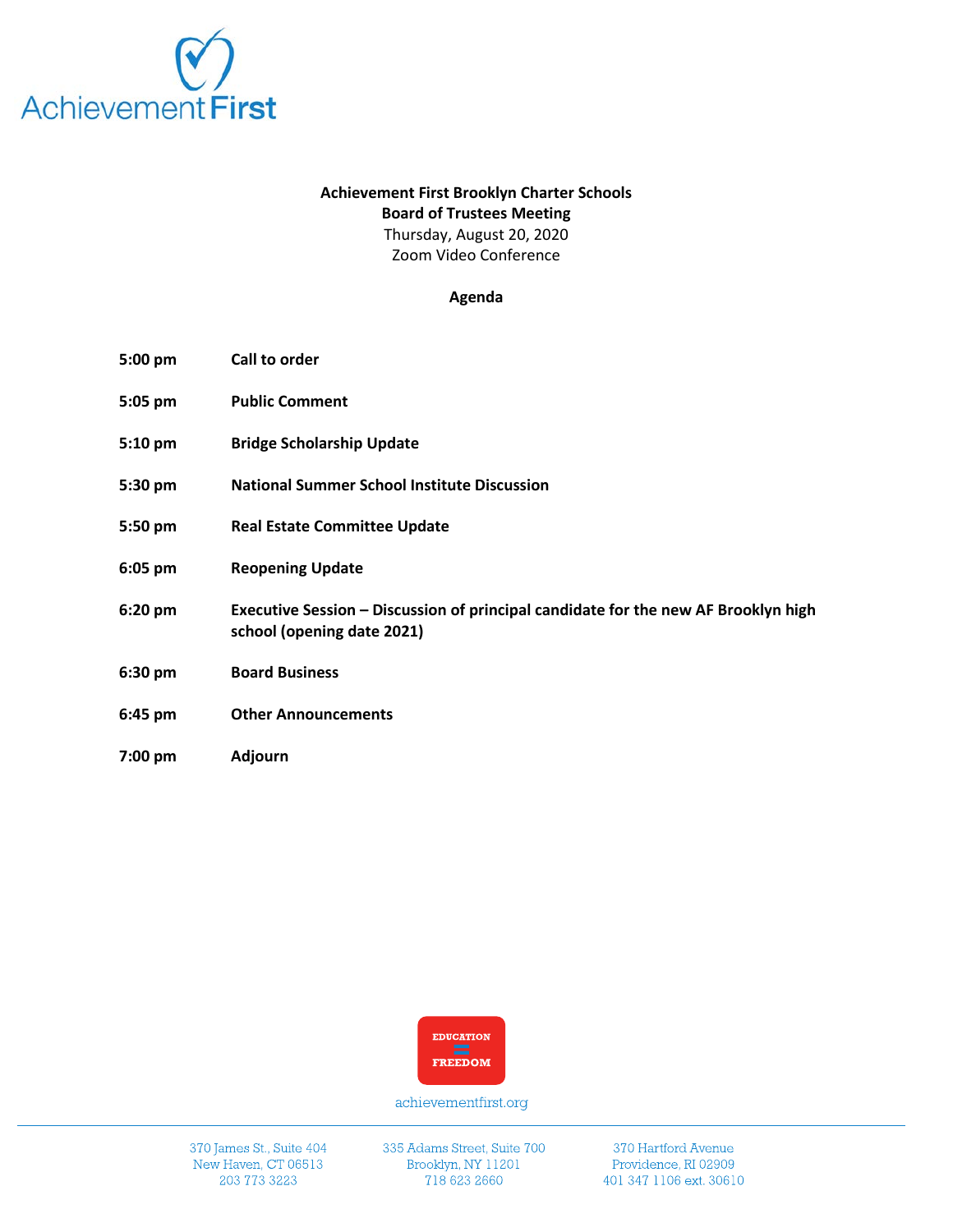# **Achievement First (AF) Brooklyn Charter Schools Board of Trustees Meeting** Thursday, August 20, 2020 Zoom Video Conference

**Board Members in Attendance:** Deb Shanley, Romy Coquillette, Chris Lynch, Andy Hubbard, Amy Arthur Samuels, Kevin Miquelon, Alison Richardson, Justin Cohen, Judith Jenkins, Theresa Hayes, Jon Atkeson

**Staff and Guests in Attendance:** Amy Christie, Jasmine Daniels, Sarah Blanton, Ken Paul, Fatimah Barker, Dacia Toll, Maura Bonnani, Victor De La Paz

Sarah Blanton recorded the minutes. The meeting was called to order at 5:05 pm by Deb Shanley.

### **1. Public Comment**

There was no public comment.

### **2. Bridge Scholarship Update**

Jasmine Daniels and Amy Christie shared with the board the ways in which the college landscape is shifting and how that's impacting the financial aid packages for our alumni. AF anticipates having final numbers on Bridge Funding in October.

Amy Christie shared that they are seeing admissions offices working hard to maintain strong access and equity programs.

In order to receive the Bridge Funding, students submit revised bills and AF engages in an individualized review process to determine what is within the bounds of what we can support. Those conversations and that calculus are happening right now.

#### **3. National Summer School Institute**

The board tabled this discussion until the next meeting (October 1, 2020).

### **4. Real Estate Committee Update**

The board entered executive session at 5:30 pm to discuss sensitive matters related to real estate. Motion by Kevin Miquelon. Seconded by Jon Atkeson. All in favor.

# **5. Executive Session – discussion of principal candidate for the new AF Brooklyn high school (opening 2021)**

The board remained in executive session at 5:43 to discuss the principal candidate for the new AF Brooklyn High School. The board exited executive session at 5:54 pm.

#### **6. Board Business**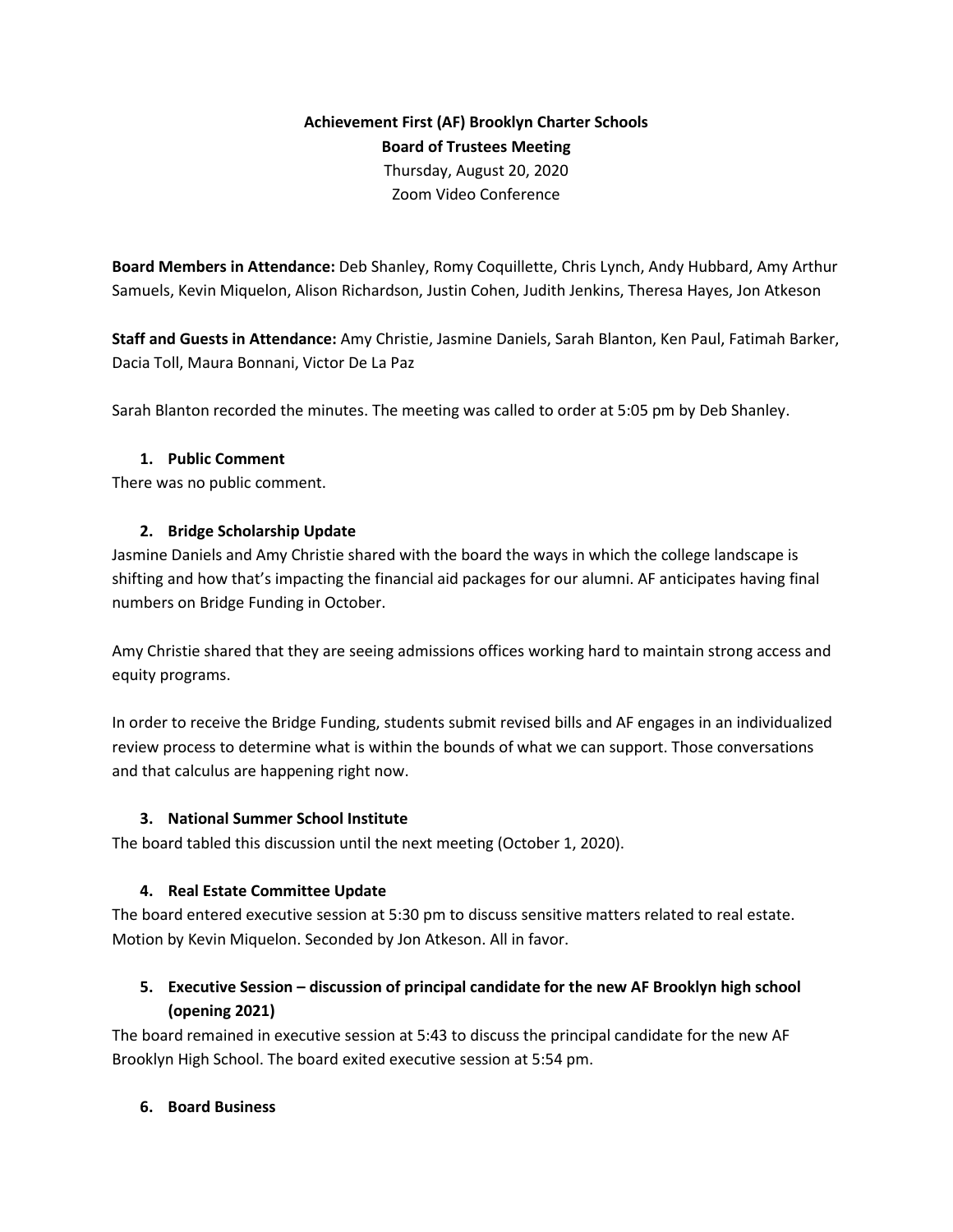Deb Shanley reviewed the three resolutions before the board.

RESOLVED, the AF Brooklyn Board of Trustees hereby approves the meeting minutes from July 14, July 28 and August 3, 2020.

Motion by Romy Coquillette Seconded by Chris Lynch All in favor

RESOLVED, the AF Brooklyn Board of Trustees hereby elects the following leadership slate for the 2020- 21 fiscal year:

Deb Shanley, Chair Romy Coquillette, Vice Chair Jon Atkeson, Treasurer Motion by Justin Cohen Seconded by Chris Lynch All in favor

RESOLVED, the AF Brooklyn Board of Trustees hereby appoints Ms. Nana Effah as principal, effective July 1, 2021, of the new Achievement First High School to open in August 2021.

Motion by Deb Shanley Seconded by Alison Richardson All in favor

### **7. Reopening Update**

Dacia Toll updated the board on the plans to reopen AF Brooklyn schools. Kindergarten, fifth and 9<sup>th</sup> grades will start remote on September 1. All other grades will start remote on September 2. All schools will phase-in, in-person instruction for those who need it starting on Monday, October 5.

The board discussed the feedback from families around their decisions to keep their children home for remote learning instead of going in-person. Many families have been directly impacted by COVID, there are concerns about transportation and shared space in DOE buildings, and there is a general sense of fear and concern. AF is working on upgrading safety protocols in our facilities, but it is challenging in DOE buildings.

This work on remote learning/reopening is happening concurrently with our Lead for Racial Equity work. Dacia Toll and Fatimah Barker shared feedback AF has received from our alumni who have gathered in a series of town halls. Much of the feedback was around school culture and discipline, the emphasis on college as the primary marker for how AF defines success, the role of student voice and the diversity of the teaching staff.

### **8. Additional Updates**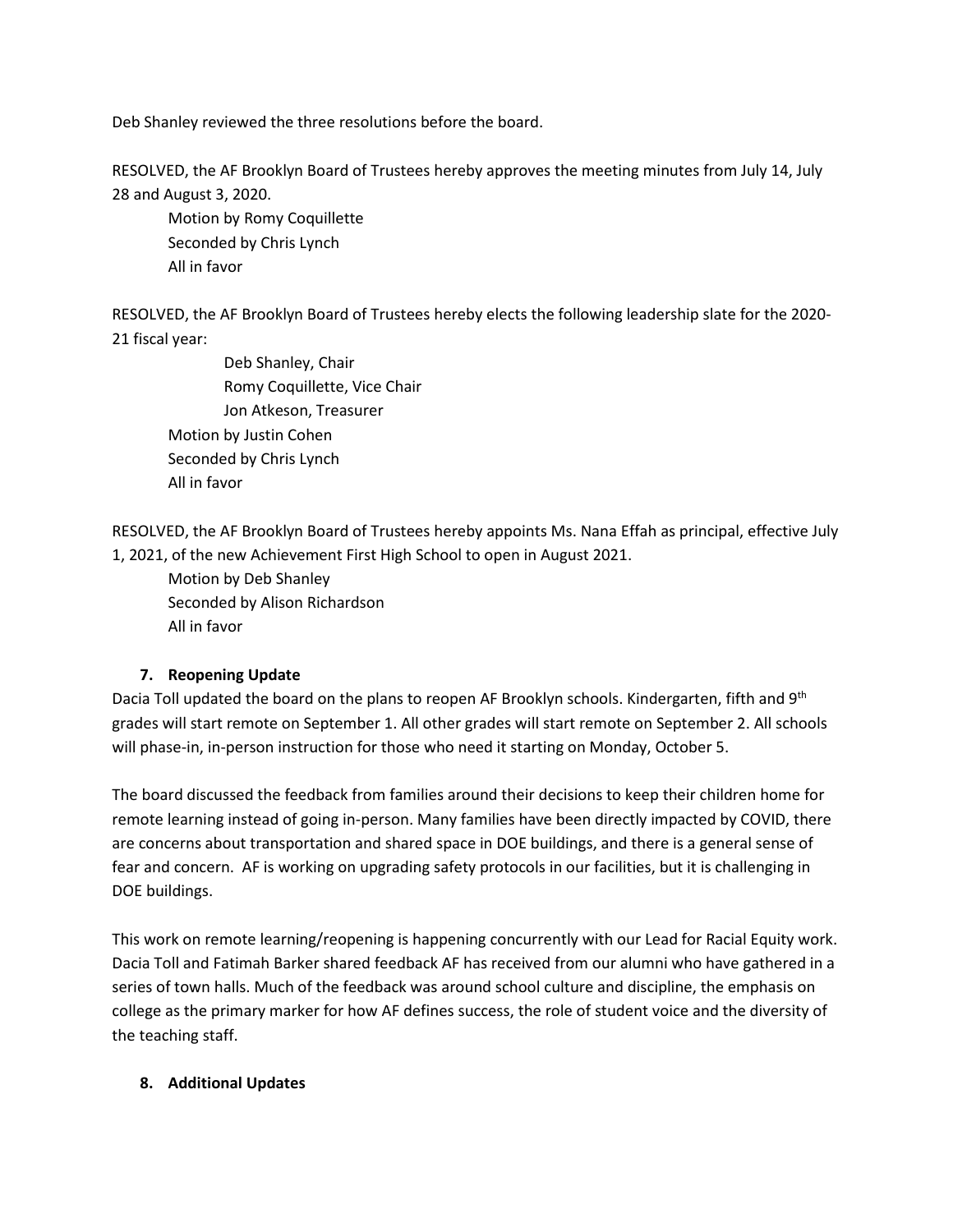Deb Shanley updated the board that the AF Voyager renewal application was submitted and we are awaiting guidance from SUNY on the virtual site visit.

### **9. Adjourn**

It was unanimously decided to adjourn the meeting at 6:46 pm. Motion by Jon Atkeson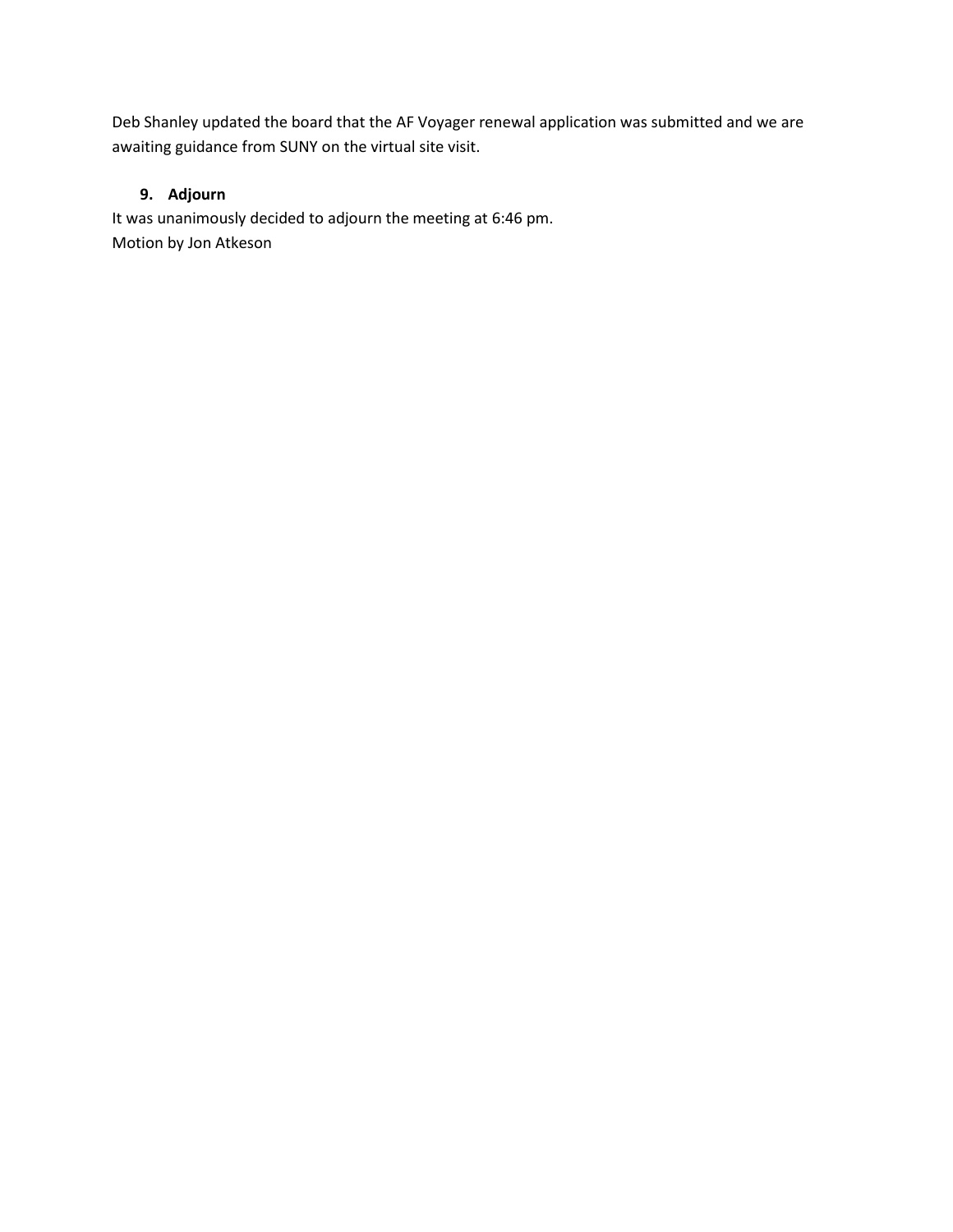

### **Achievement First Brooklyn Charter Schools Board of Trustees Special Meeting** Thursday, September 10, 2020 Zoom Video Conference

#### **Agenda**

- **I. Call to order**
- II. **Public Comment**
- **III. Discussion and Possible Action Regarding AF Brooklyn Reopening**
- **IV. Adjourn**



achievementfirst.org

370 James St., Suite 404 New Haven, CT 06513 203 773 3223

335 Adams Street, Suite 700 Brooklyn, NY 11201 718 623 2660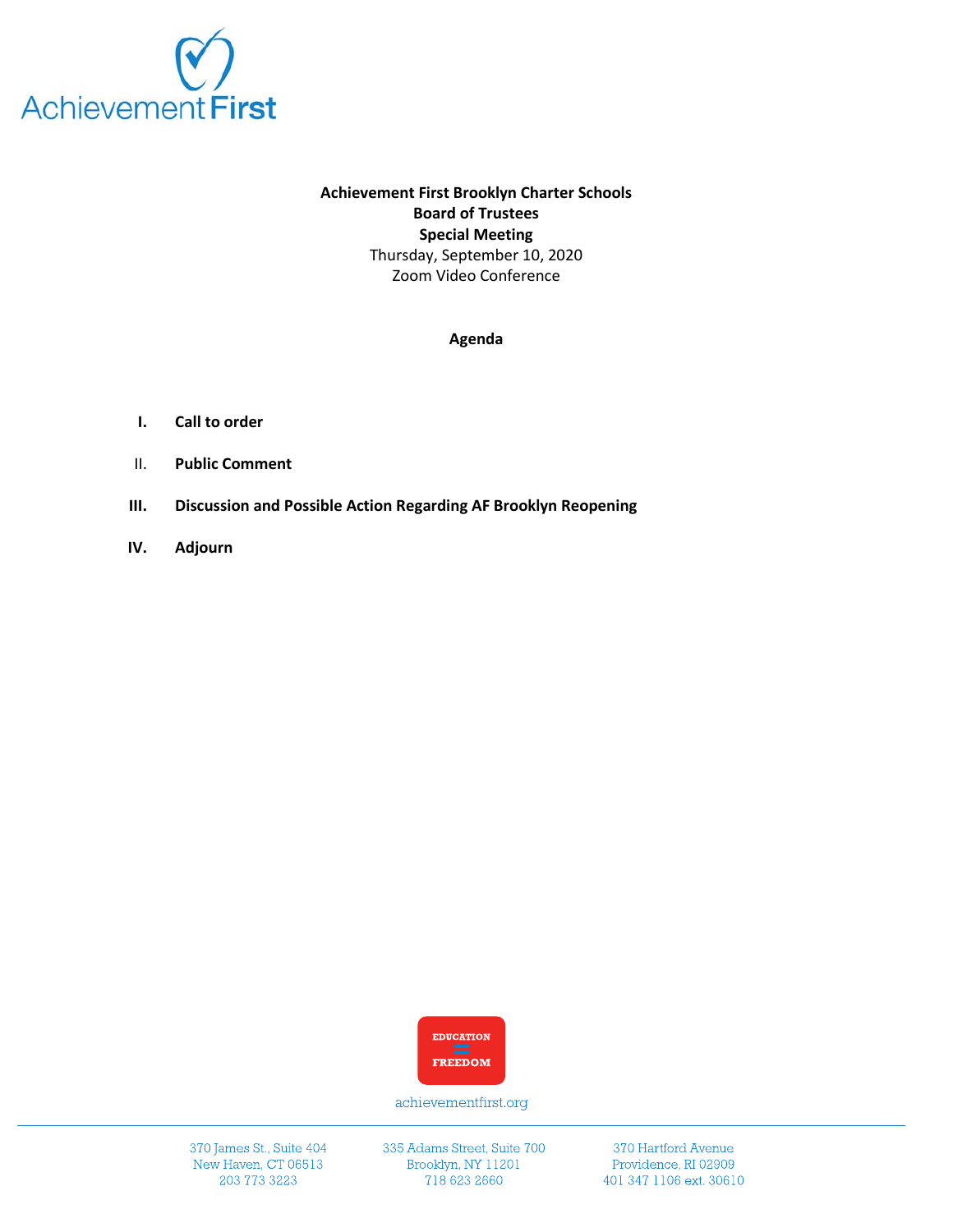# **Achievement First (AF) Brooklyn Charter Schools Board of Trustees Meeting** Thursday, September 10, 2020 Zoom Video Conference

**Board Members in Attendance:** Deb Shanley, Romy Coquillette, Amy Arthur Samuels, Warren Young, Chris Lynch, Kevin Miquelon, Theresa Hayes, Jon Atkeson, Judith Joseph Jenkins, Will Robalino, Andy Hubbard

**Staff and Guests in Attendance:** Sarah Blanton, Dacia Toll, Amelia Hanley, Rich Buery

Sarah Blanton recorded the minutes. The meeting was called to order at 6:04 pm by Deb Shanley.

### **1. Public Comment**

There was no public comment.

### **2. School reopening**

Dacia Toll introduced Amelia Hanley, co-VP of Operations before beginning a presentation including data from surveys to all AF Brooklyn families which show low rates of interest in in-person instruction in October. Of all the NY families, 17% want to be in-person but only 4% indicated that a continued remote delay would be a hardship.

Ms. Hanley shared that the operations team has been working since August to get buildings ready for scholars to return safely. The challenges are ventilation and bathrooms. The facilities and operations teams have plans in place to address these challenges but there is high concern that despite our willingness to plan, pay for, and do the work, the Department of Education (DOE) may not allow it. Fifteen of our seventeen locations are in DOE buildings.

Ms. Toll shared the plans of other charter management organizations and how AF is considering those options. In particular, AF ruled out shared learning centers because only two of our 17 locations would be usable and very few of the families who might need the shared learning centers are not on subway lines where our families live.

The three options AF is considering are

- 1. Stay the course with reopening on October 5
- 2. Delay until November 2
- 3. Delay until at least January 4, 2021

AF sought input from principals and directors of school operations and they were largely in favor of option 3. The DOE is not committing to providing busing and a vast majority of teachers and staff use public transportation to get to school.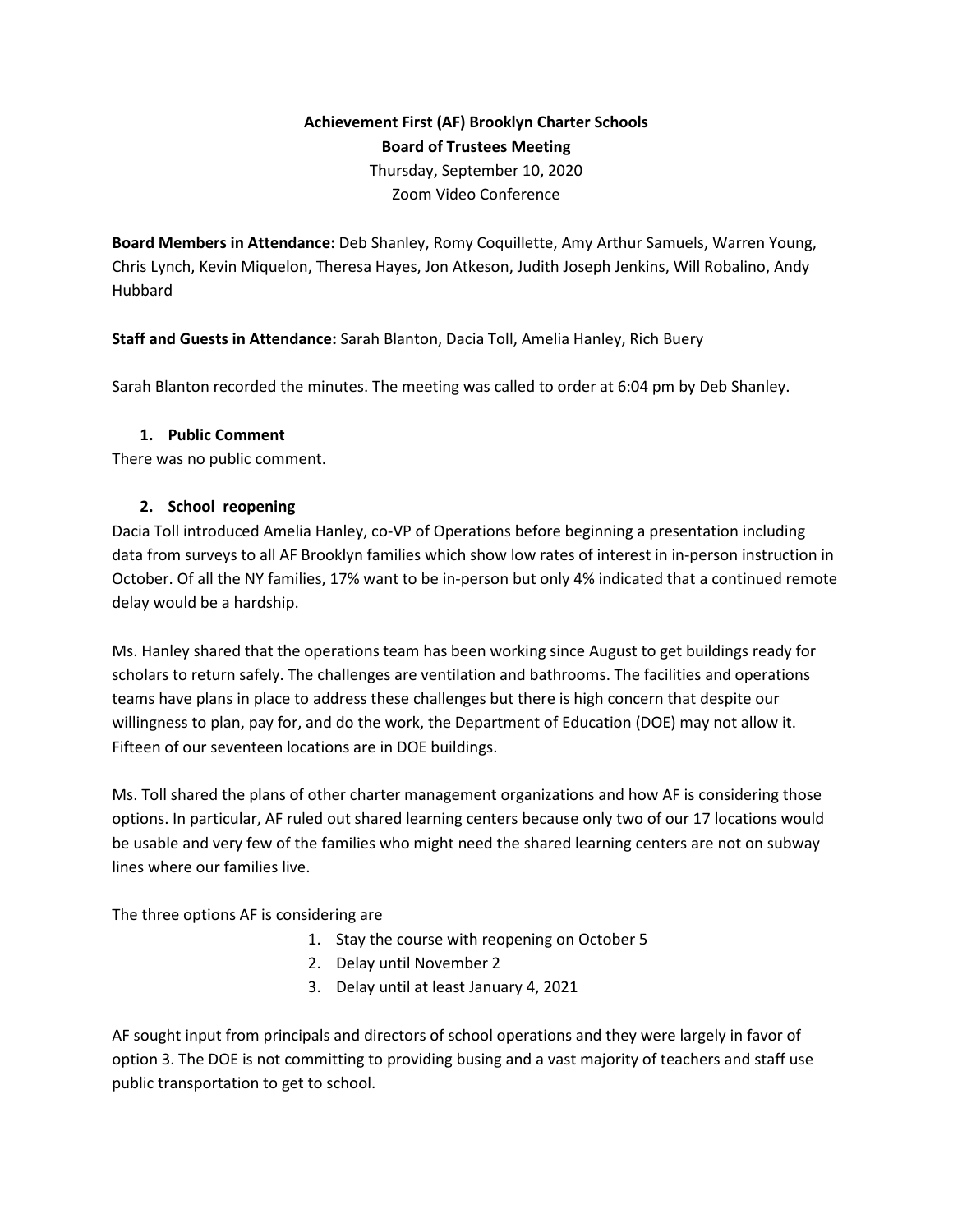AF's recommendation is to go with option 2 and announce now that we are delaying until at least November 2<sup>nd</sup> but also signal to families that this may get pushed back to January or later.

AF is planning several steps to support families including advocating for the DOE to open the "Learning Bridges" program for charter parents, cataloguing childcare options by neighborhood, and working with community based organizations to provide childcare.

The board discussed the options and recommendations considering the advantages and risks of reopening in November. The board unanimously supported AF's preference for delaying opening in person until at least November. They encouraged AF to consider whether the specific date should be the day before Election Day or November 9<sup>th</sup>.

### **3. Adjourn**

It was unanimously decided to adjourn at 7:12 pm.

Motion by Justin Cohen Seconded by Romy Coquillette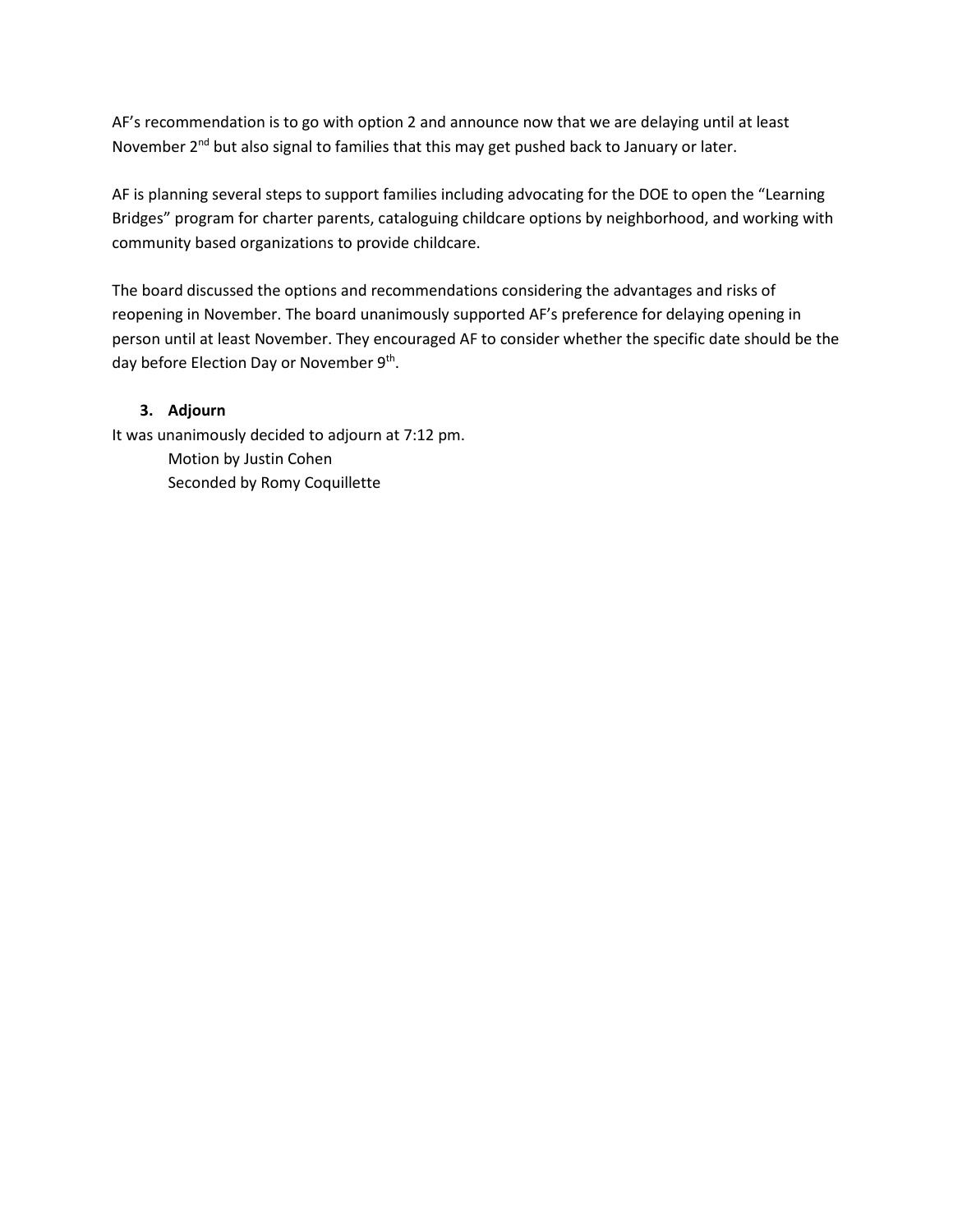

#### **Achievement First Brooklyn Charter Schools Board of Trustees Meeting**

Thursday, October 1, 2020 Zoom Video Conference

#### **Agenda**

- **6:00 pm Call to order**
- **6:05 pm Public Comment**
- **6:15 pm Bridge Scholarship Update and Proposal**
- **6:45 pm Enrollment Updates**
- **7:00 pm Committee Reports**
	- Facilities committee
	- Finance committee

# **7:15 pm National Summer School Institute (NSSI) Update and Proposal**

#### **7:30 pm Board Business**

- Minutes
- Bridge Funding
- NSSI
- Budget update
- **7:45 pm Other Announcements**

**8:00 pm Adjourn** 



achievementfirst.org

370 James St., Suite 404 New Haven, CT 06513 203 773 3223

335 Adams Street, Suite 700 Brooklyn, NY 11201 718 623 2660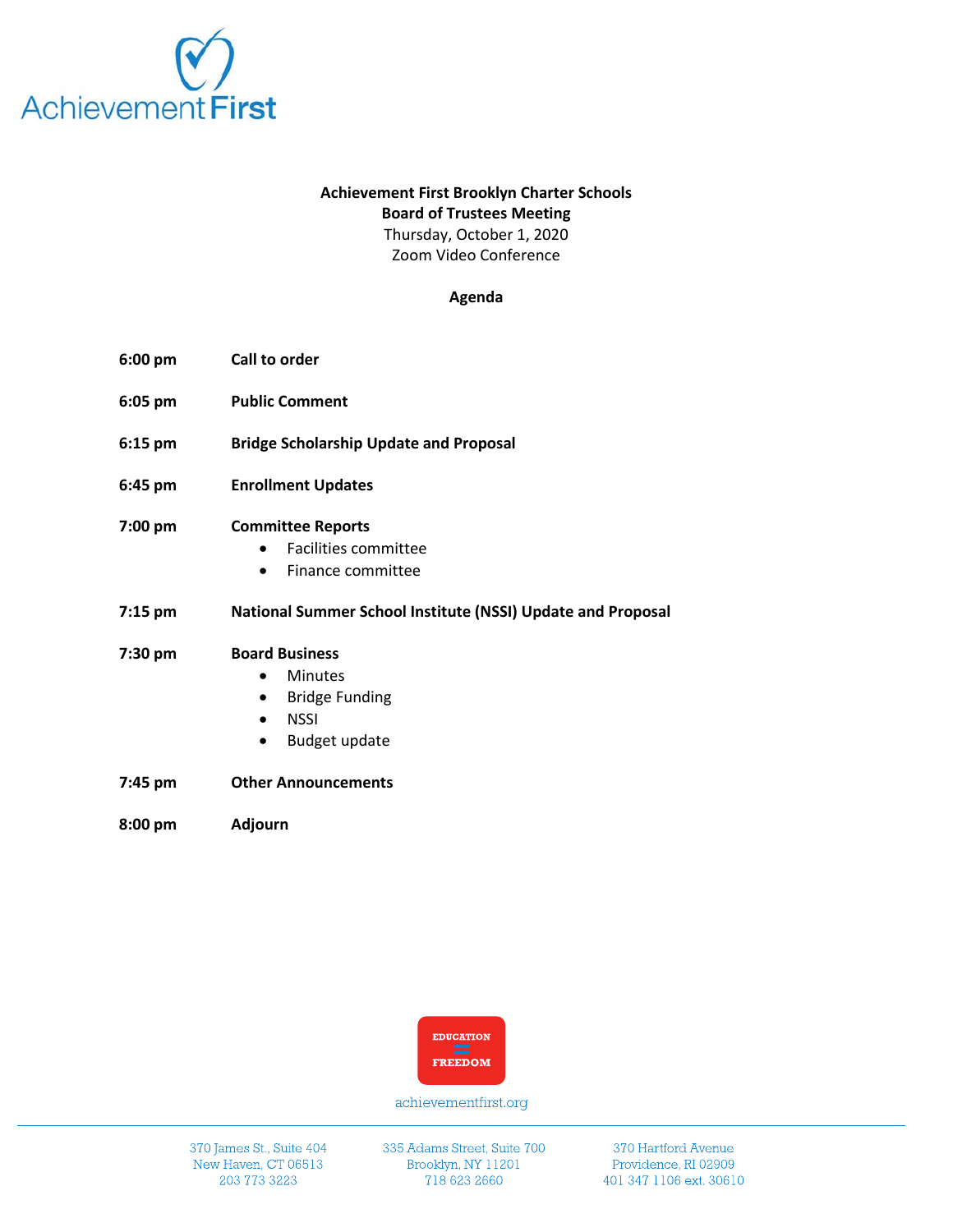# **Achievement First (AF) Brooklyn Charter Schools Board of Trustees Meeting**  Thursday, October 1, 2020 Zoom Video Conference

**Board Members in Attendance:** Deb Shanley, Romy Coquillette, Jon Atkeson, Amy Arthur Samuels, Kevin Miquelon, Chris Lynch, Judith Joseph Jenkins, Andy Hubbard, Warren Young, Will Robalino

**Staff and Guests in Attendance:** Amy Christie, Sarah Blanton, Ken Paul, Eduardo Del Valle, Dacia Toll, Jasmine Daniels, Maura Bonnani, Victor De La Paz, Richard Buery

Sarah Blanton recorded the minutes. The meeting was called to order at 5:05 pm by Deb Shanley.

#### **1. Public Comment**

There was no public comment.

### **2. Bridge Scholarship Update**

Amy Christie updated the board on the success of early decision results from the prior year and the improvement in Estimated College Completion (ECC) as a result of Bridge Funding. Ms. Christie shared some of the lessons learned from the first two years of the pilot program. AF is anticipates fewer early decision applications will be submitted this fall because students could not visit campuses.

Dacia Toll thanked the board for their support of the program. She believes it has achieved strong results. The board has pushed AF to pursue private philanthropy.

Ms. Toll presented for consideration a private fundraising commitment of \$100K per cohort. Ken Paul shared that raising private philanthropy for Bridge Funding was always something he anticipated given the growing size of our network and graduating classes.

The board was supportive of AF launching a strategy to raise private philanthropy and shared some initial ideas especially around events and corporate support.

RESOLVED, the AF Brooklyn Board of Trustees hereby supports AF in exploring possibilities for private philanthropy to support the Bridge Scholarship.

Motion by Chris Lynch Second by Warren Young All in favor

Deb Shanley encouraged board members to participate and help think through fundraising possibilities.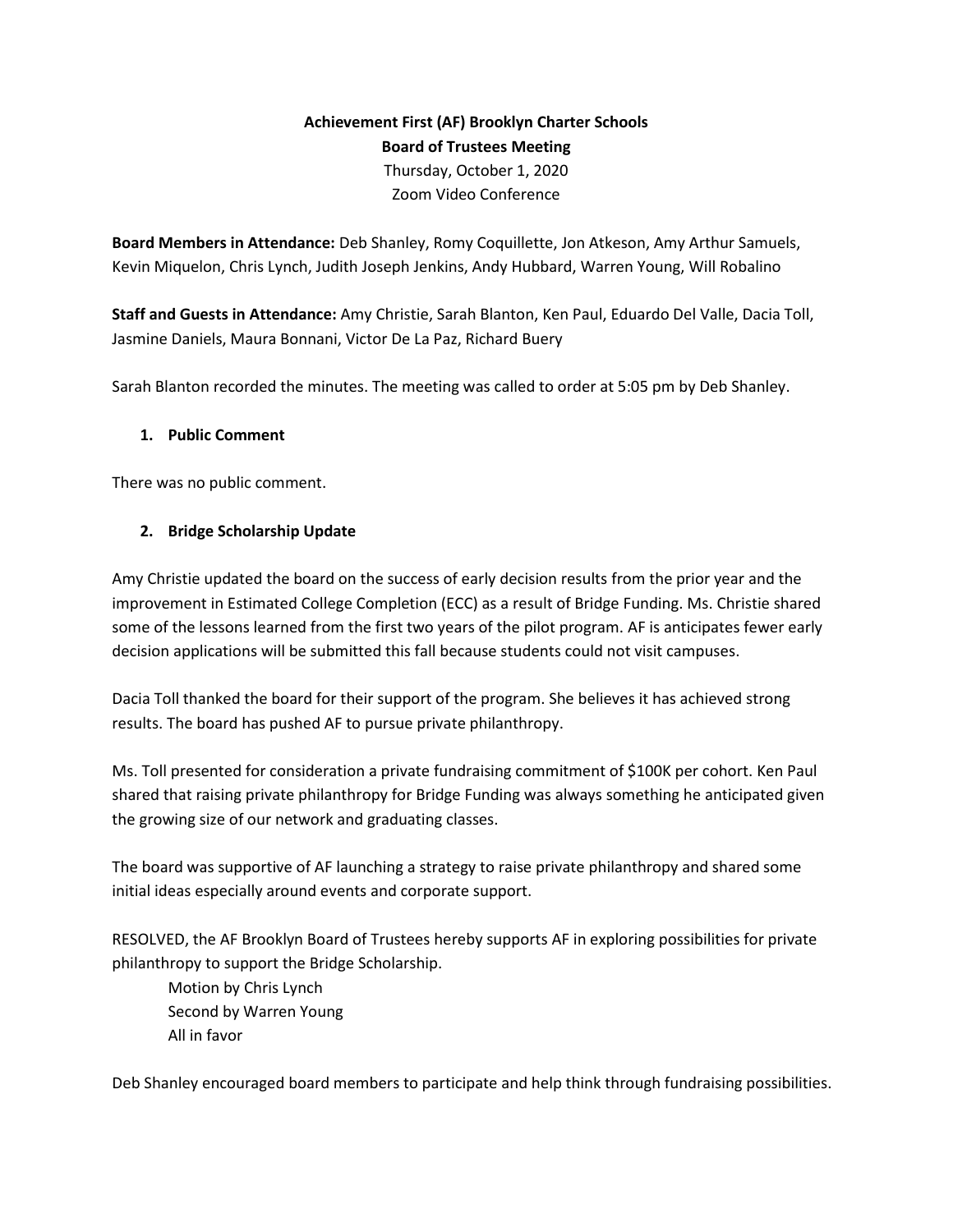### **3. Enrollment Update**

Fatimah Barker shared enrollment data. Of the 23 schools in New York, 75% are in solid shape, meeting or exceeding their enrollment. Ms. Barker reviewed data and challenges facing schools that are currently under enrolled.

Today, AF launched the recruitment for next school year. This is the earliest AF has ever started this process. AF is using a robust digital marketing effort to recruit new families including a video about remote learning that we will send out widely.

Warren Young inquired about how we're engaging parents, as the board heard from the AF Voyager Elementary School parents that they would have wanted to be involved in helping to grow enrollment. Ms. Barker commented that many of the suggestions from parents have been incorporated into our strategies.

### **4. Committee Reports**

Real Estate Committee: Victor De La Paz updated the board on AF Linden Middle School, the Queens expansion with elementary school #1, and space for high school #4. AF has decided that four high schools is the right number so feeder patterns will be reviewed to ensure those four high schools meet the needs of our rising eighth graders.

Finance Committee: Mr. De La Paz presented the budget revisions and noted that he anticipates there will be additional revisions over the course of this fiscal year. There are several budget line items that have been eliminated because of COVID and several others that are likely to be reduced or cut in the future.

### **5. National Summer School Institute (NSSI) Update and Proposal**

Doug McCurry recapped the NSSI program which provided five weeks of strong instruction. The program came in over budget and AF is covering the gap with philanthropy and an additional ask for an allocation from budget surplus as a supplement the allocation given in May towards the program.

The board inquired about the amount of surplus from the spring which Victor shared as being nearly \$6M.

### **6. Board Business**

RESOLVED, the AF Brooklyn Board of Trustees hereby approves the meeting minutes from August 20 and September 10, 2020.

Motion by Romy Coquillette Seconded by Andy Hubbard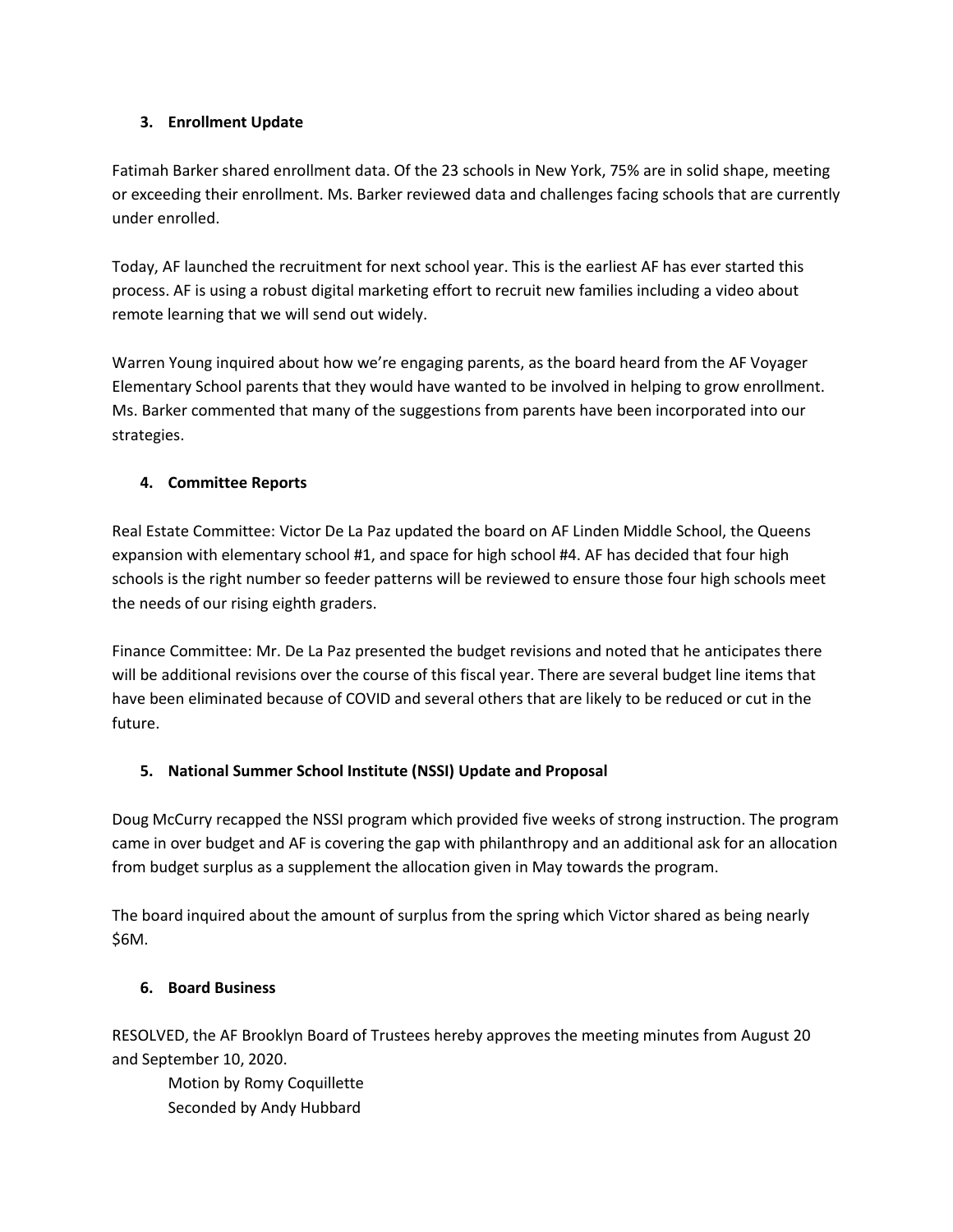All in favor

WHEREAS, AF Brooklyn Board of Trustees authorized an allocation of \$700K to support AF Brooklyn scholars' participation in the National Summer School Institute at its May 18, 2020 meeting, and

WHEREAS, Achievement First seeks additional funding of \$180K in FY21 from the AF New York budget surplus to supplement philanthropy used to cover the final expenses of the program,

RESOLVED, the AF Brooklyn Board of Trustees hereby authorizes up to \$880K from any available AF New York budget surplus funds to support all AF Brooklyn scholars' participation in the NSSI.

BE IT FURTHER RESOLVED, the AF Brooklyn Board of Trustees hereby authorizes Achievement First to take such actions to carry out the foregoing resolution.

Motion by Warren Young Seconded by Amy Samuels All in favor

RESOLVED, the AF Brooklyn Board of Directors hereby approves the amended budget as recommended by the Finance Committee and prepared by Achievement First for the 2020-21 fiscal year.

Motion by Chris Lynch Seconded by Romy Coquillette All in favor

#### **7. Other Announcements**

Deb Shanley asked the board to consider serving on the executive board. If interested, directors should reach out to her directly.

### **8. Adjourn**

It was unanimously decided to adjourn the meeting at 8:18 pm.

Motion by Deb Shanley Second by Romy Coquillette All in favor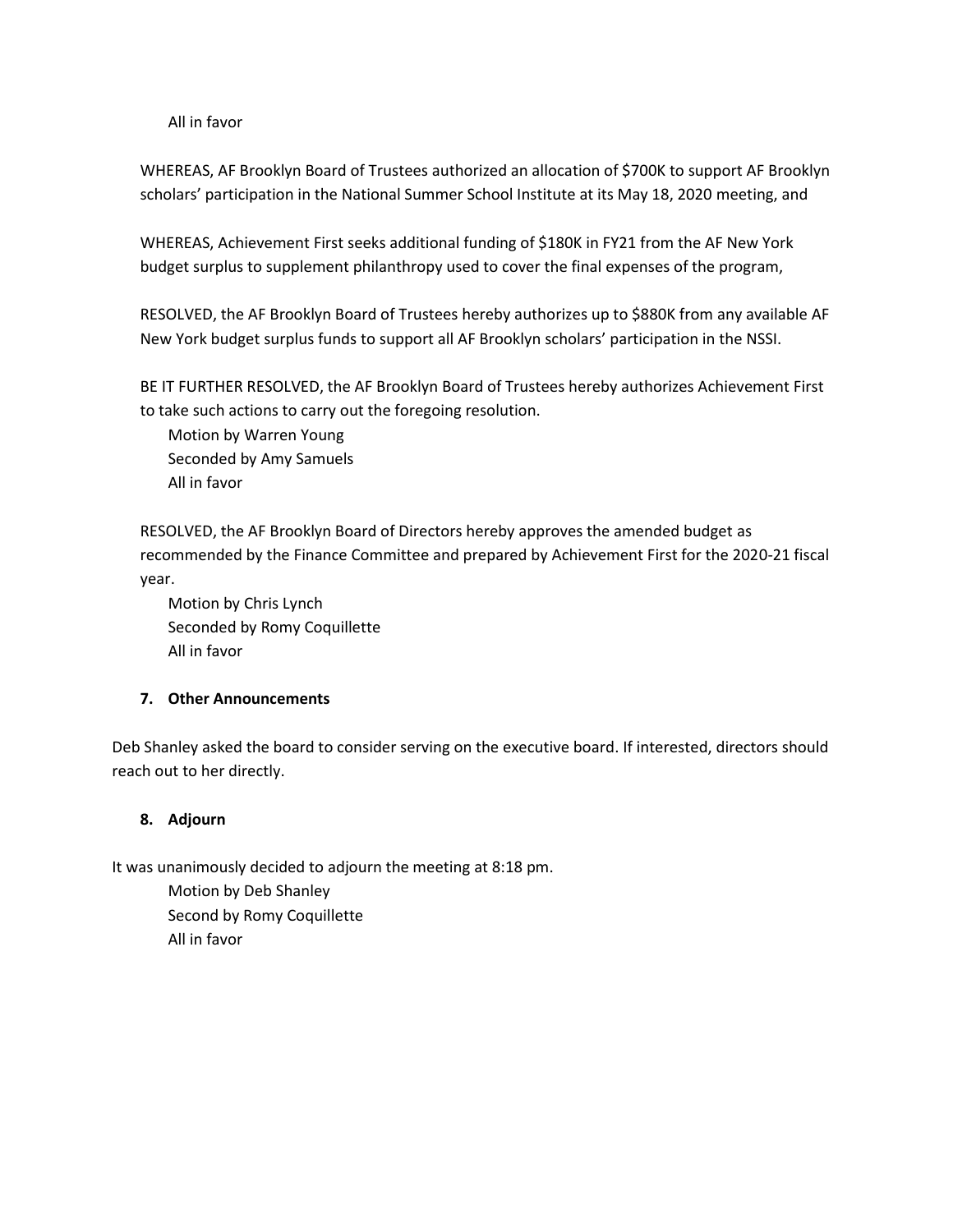

# **Achievement First Brooklyn Board of Trustees**

Thursday, November 12, 2020 Zoom Video Conference

### **Agenda**

- 6:00 pm Call to Order
- 6:05 pm Public Comment
- 6:10 pm Assessing Learning and Growth with Stephanie Keenoy, Chi Tschang and Amy D'Angelo
- 6:40 pm Committee Reports
	- Finance Committee
	- Facilities Committee

### 7:00 pm Board Business

- Financial Report
- FY20 Audited Financial Statements
- Minutes
- Family Handbook
- School Safety Plan
- 7:15 pm CEO Transition Discussion with Dacia Toll and Rich Buery

8:00 pm Adjourn



achievementfirst.org

370 James St., Suite 404 New Haven, CT 06513 203 773 3223

335 Adams Street, Suite 700 Brooklyn, NY 11201 718 623 2660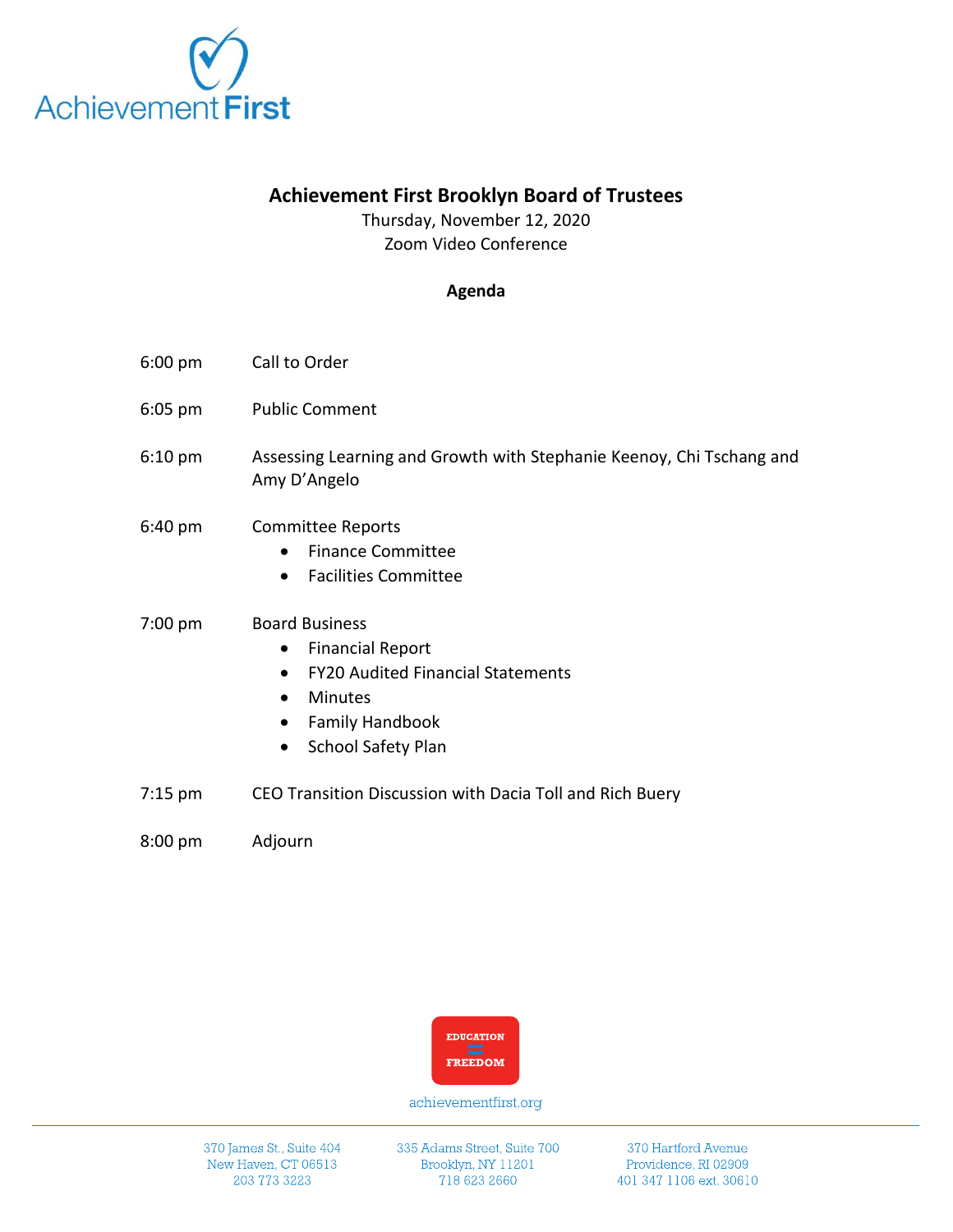# **Achievement First (AF) Brooklyn Charter Schools Board of Trustees Meeting** Thursday, November 12, 2020 Zoom Video Conference

**Board Members in Attendance:** Deb Shanley, Romy Coquillette, Jon Atkeson, Amy Arthur Samuels, Kevin Miquelon, Chris Lynch, Judith Joseph Jenkins, Andy Hubbard, Warren Young, Will Robalino, Justin Cohen

**Staff and Guests in Attendance:** Sarah Blanton, Ken Paul, Stephanie Keenoy, Amy D'Angelo, Chi Tschang, Dacia Toll, Richard Buery

Sarah Blanton recorded the minutes. The meeting was called to order at 6:05 pm by Deb Shanley.

### **1. Public Comment**

There was no public comment.

### **2. Assessing Learning and Growth with Stephanie Keenoy, Chi Tschang and Amy D'Angelo**

Stephanie Keenoy is AF's new Superintendent and is also serving as the elementary school academy lead. At all academy levels, measuring student growth and development is very different this year. Student experience, in elementary school, is being evaluated by students via monthly pulse surveys which ask questions like "my teacher likes me," "I like my teacher," and "someone at school cares about me." Twice per year there will be formal surveys.

Academic achievement is normally evaluated by way of interim assessments which are given two or three times per year. This year, students take bi-weekly reading and math quizzes. STEP/F&P (reading) will be given twice a year. In math, students will take a Math Growth Test in the middle of the year to assess whether students are making progress and determine what supports students will need, and then again at the end of the year. There are not likely to be state tests in NY.

94% of ES classrooms are scoring a three or higher on belief and belonging based on the AF essentials rubric (3+ represents proficiency in both academic and school culture). On the October pulse survey, 85% feel known, loved and are learning (up double digits from last year). Student experience data ranges from 82% - 89% which is tighter than in the past.

There is a big gap when it comes to gender. Boys are liking school and their teachers less than girls, in particular. This is the first year that we have sub-population data that we can examine and strategize around. Schools come up with action plans aligned to sub-population data.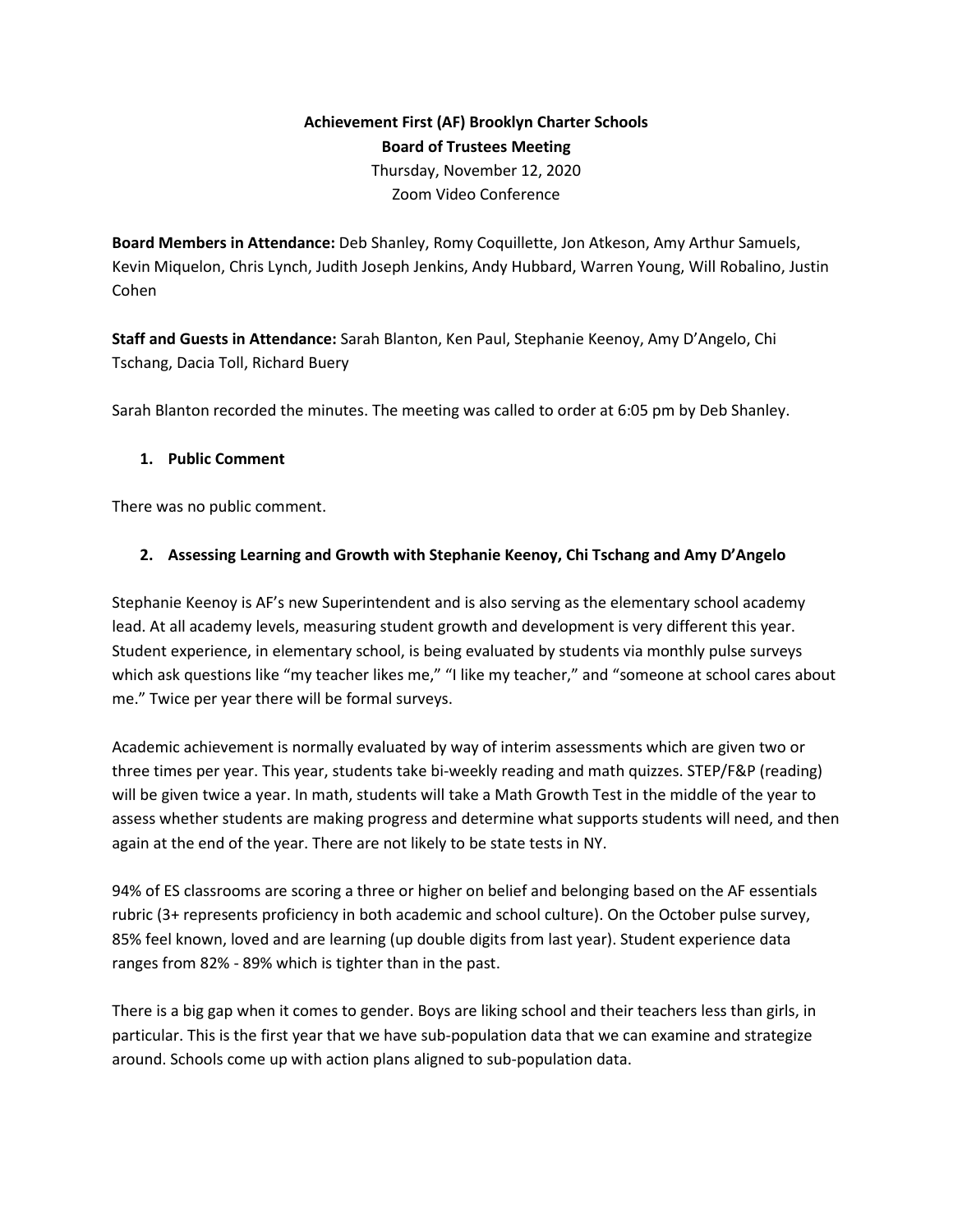Overall, attendance is 95%. There have been no suspensions or removals, not surprisingly, because schools have been remote. Attrition data is less than it has been in past years (0.5%). Teacher retention, as measured by mid-year departures, is at 3%.

In reading, 44% of kids are on track to being on grade level at the end of the year. Compared to last year, 57% were on grade level. The elementary school schedule has been modified to include small group reading every day, many are either one-on-one or one on two every day. All schools have a 30 minute intervention block each day. Based on data, schools are creating intervention groups and all schools have at least 30 minutes of intervention built into the schedule every day.

There is an hour-long humanities block that focuses on critical thinking, innovation and project based learning. There is a math block that is problem solving and kids are expected to solve problems in multiple ways. There is also a science block. AF is working hard on both getting kids to reading levels but also on critical thinking.

Chi Tschang, Regional Superintendent and Middle School Academy lead, grounded the discussion in the focus on classroom environment. They set goals around belief and belonging, student work submission, attendance and scholar investment.

- Goal Met: Student investment surveys. The schools are up approximately 15 percent in terms of how much students feel like they belong in school. The data suggests that students feel that classrooms are warm and positive.
- Goal Met: Students Attendance. Average daily attendance (measured in advisory in the morning) is 96.4% and the average across all academic subjects is 91% so schools are working to close that gap to increase attendance in each class over the course of the day.

AF Middle Schools did not meet the goal in student work completion (80%). The range between the highest and lowest schools are wide (55 – 84%).

Mr. Tschang reviewed areas where he feels that AF is struggling. Given the spring 2020 COVID slide, our students entered this year with severe learning loss. On top of that, we know that this year's learning loss is also concerning but we don't have enough reliable data to know how bad it might be. The board discussed with Mr. Tschang the issues around learning loss and remediation.

Amy D'Angelo, Regional Superintendent and High School Academy lead, shared headlines around what is working and not working at the high school level, as well as what is being done to address the challenges.

In terms of what is working well, Ms. D'Angelo shared that they chose to keep the rigor high with a combination of synchronous and asynchronous instruction. AP enrollment looks strong. Average daily attendance looks good (95%) but there is variability when looking course by course during the school day. Four of the five principals are in their first year and they are doing well. All schools are focusing on a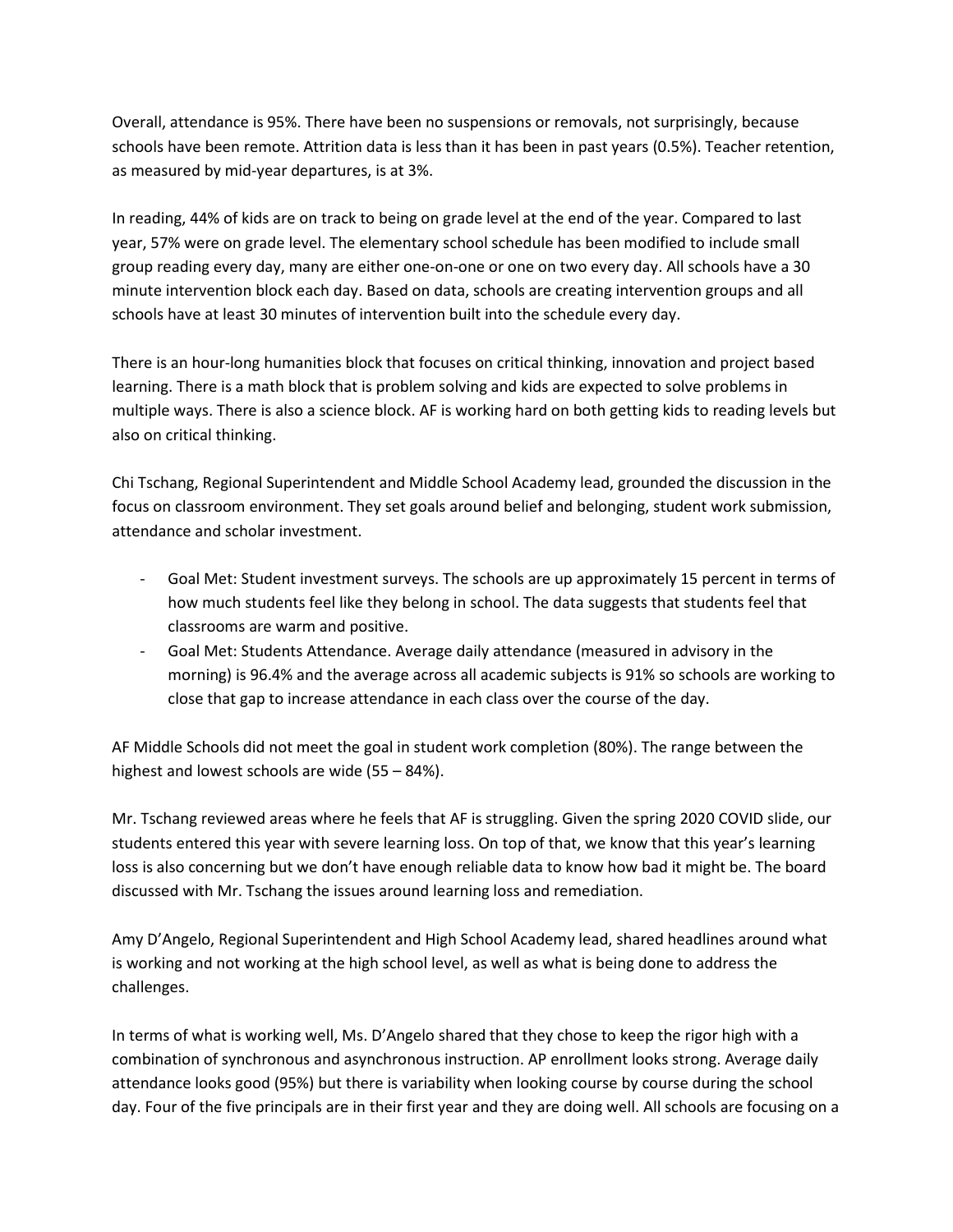"building with not for" (highly collaborative processes) regarding remote learning and adapting the grading policy for the remote/hybrid context. Two of the three Brooklyn HS hit the goal of 80% passing all classes.

Challenges at the high school level include too many students failing classes at the end of the first quarter, period by period attendance and student engagement, and it is also challenging to get reliable clarity on learning given testing conditions, student investment. It's hard to get clarity with tools we have.

What are we doing about it?

- Aligning network resources to really focus on how to support students who are struggling the most. One of the challenges is that there are many reasons for student struggles.
- Revising core program assumptions.
- Further modifying remote learning assumptions.

Ms. D'Angelo reviewed the revised academic assessment plan with the common AF high school assessments, AP exams, and mock Regents exams.

# **3. Committee Reports**

Finance Committee: Jon Atkeson reported that the early days of this fiscal year are relatively positive, with a surplus on the updated budget. The finance committee met with the auditors and reviewed the clean audit. The finance committee is working on getting clarity on understanding the surplus to best make allocations.

It is unclear whether there will be a mid-year State budget adjustment that would impact per-pupil funding.

Real Estate Committee: Kevin Miquelon, updated the board on the progress made by the real estate committee. The lease for Pitkin Ave was signed. Civic Builders is the developer. Jon Atkeson added that the lease for the Queens school was also signed.

### **4. CEO Transition Update**

Dacia Toll reflected on her decision to depart AF after 21 years. She feels it is the best for the organization. She truly believes that Rich Buery, AF's current President, is the leader who can take AF into its next chapter.

Mr. Buery shared his gratitude to Dacia and the entire Achievement First community. Deb Shanley expressed her support of Mr. Buery.

### **5. Board Business**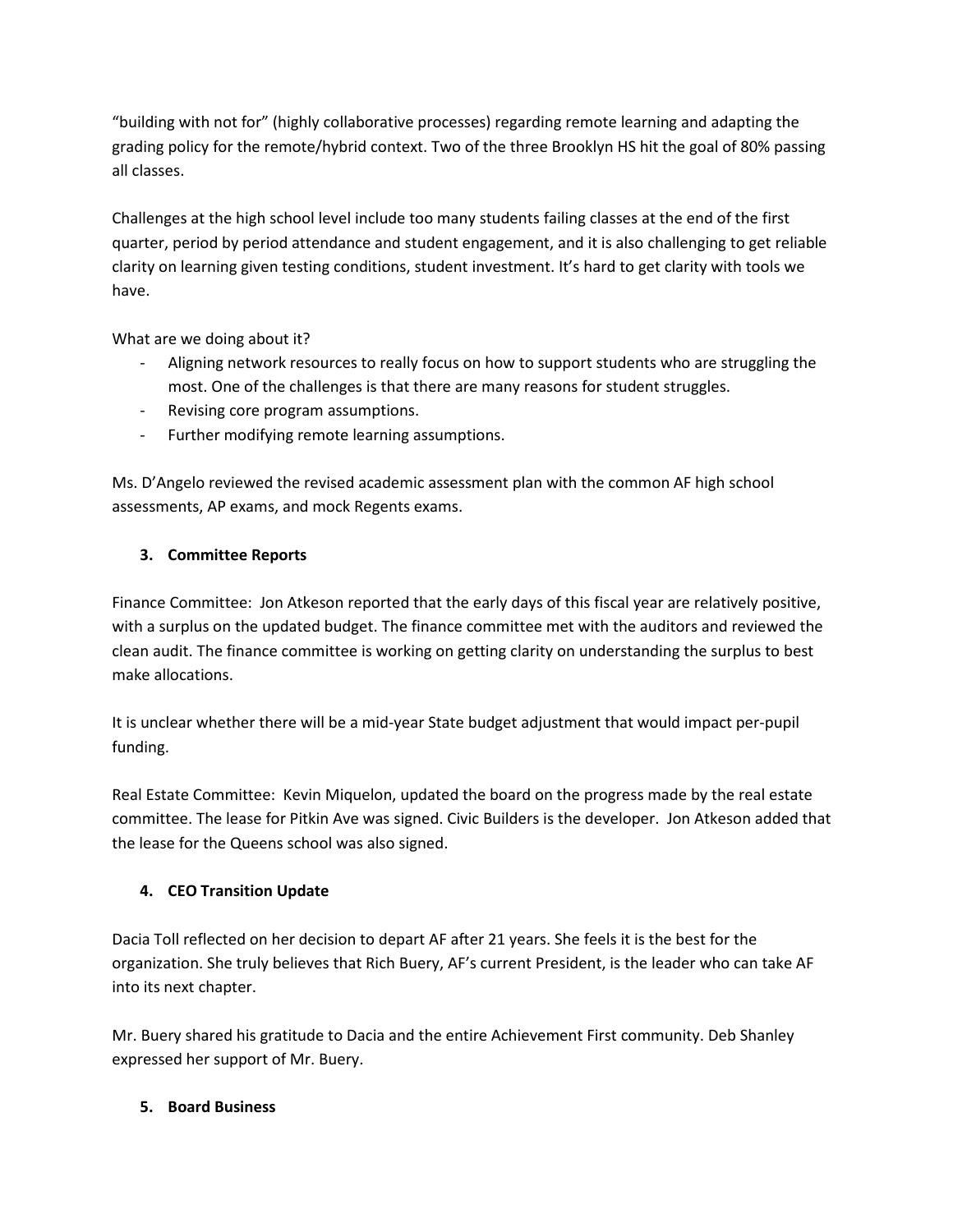RESOLVED, the AF Brooklyn Board of Trustees hereby approves the financial report as presented. Motion by Jon Atkeson Seconded by Warren Young All in favor

RESOLVED, the AF Brooklyn Board of Trustees hereby accepts the report of the independent auditors CohnReznick prepared in relation to the fiscal year ending 6/30/20.

Motion by Deb Shanley Seconded by Andy Hubbard All in favor

RESOLVED, the AF Brooklyn Board of Trustees hereby approves the meeting minutes from October 1, 2020.

Motion by Deb Shanley Seconded by Romy Coquillette All in favor

RESOLVED, the AF Brooklyn Board of Trustees hereby approves the Family Handbook Addendum as presented in Exhibit A.

Motion by Deb Shanley Seconded by Chris Lynch All in favor

RESOLVED, the AF Brooklyn Board of Trustees hereby approves the school safety plan as presented in Exhibit B.

Motion by Jon Atkeson Seconded by Warren Young All in favor Deb Shanley abstained

### **6. New Business**

Ken Paul gave a philanthropy update including an update of a meeting with some members of the AF Brooklyn Board.

### **7. Adjourn**

It was unanimously decided to adjourn the meeting at 8:08 pm.

Motion by Romy Coquillette Second by Warren Young All in favor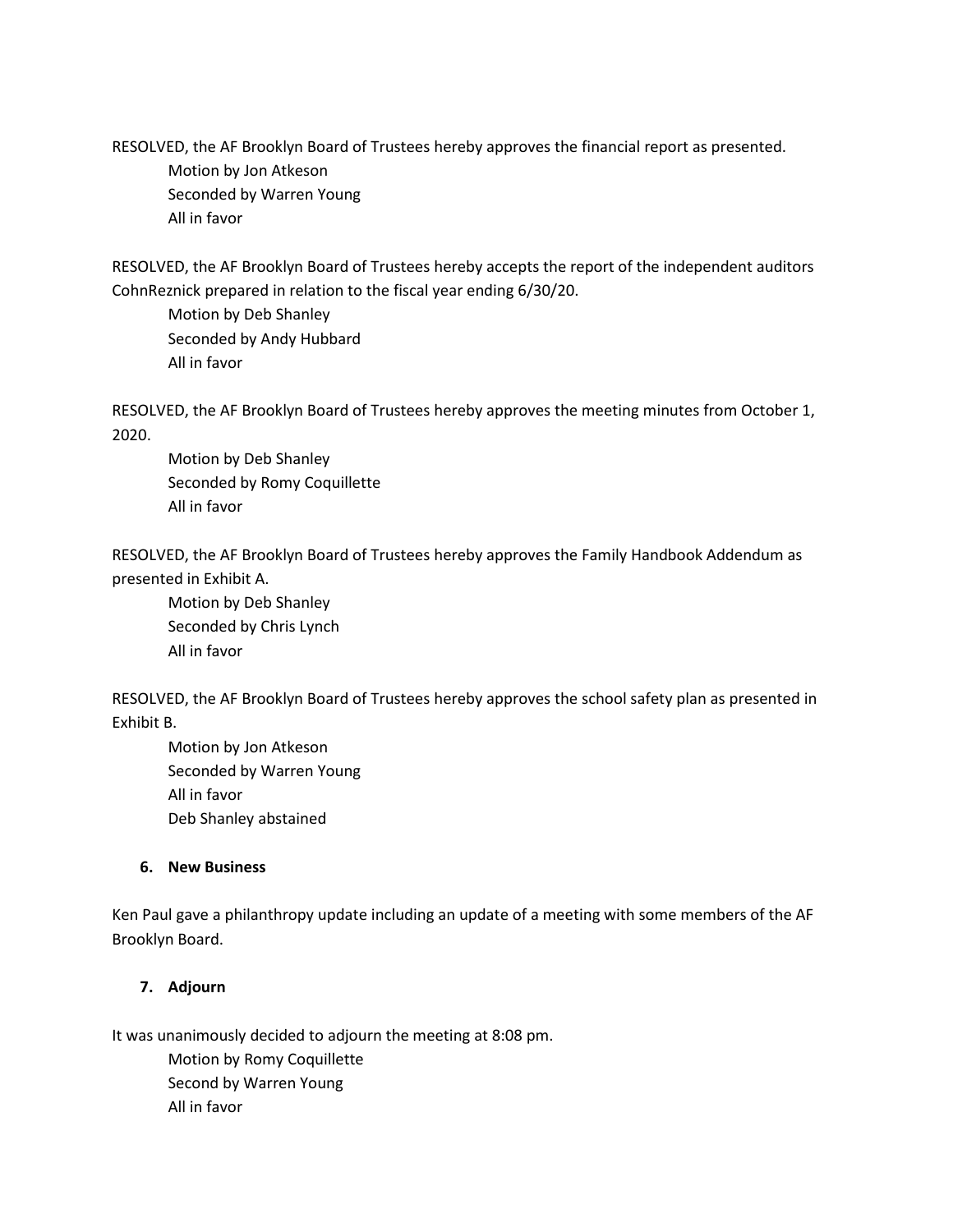

# **Achievement First Brooklyn Board of Trustees**

Thursday, January 28, 2021, 6:00 PM Zoom Video Conference

### **Agenda**

- 6:00 pm Call to Order
- 6:05 pm Public Comment
- 6:15 pm Committee Reports
	- Finance Committee
	- Facilities Committee
- 6:30 pm AF through College: Early Decision Update and Bridge Funding Update

### 7:00 pm Board Business

- Re-elect Director
- Financial Report
- Meeting Minutes
- AF Voyager Middle School
- Interim Principal Policy

#### 7:20 pm Additional Updates

- Board recruitment
- School reopening March 9, 2021

7:30 pm Adjourn



#### achievementfirst.org

370 James St., Suite 404 New Haven, CT 06513 203 773 3223

335 Adams Street, Suite 700 Brooklyn, NY 11201 718 623 2660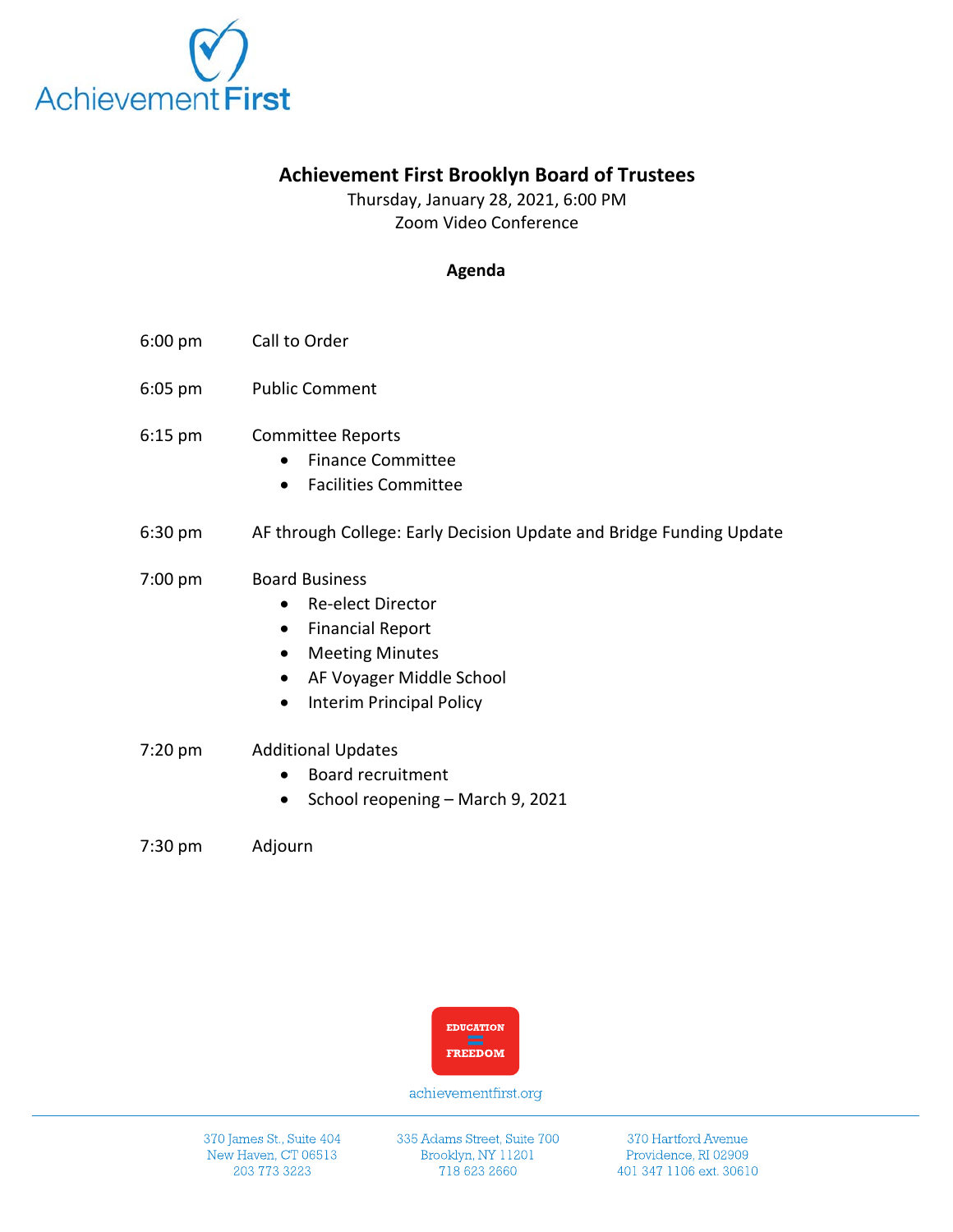# **Achievement First (AF) Brooklyn Charter Schools Board of Trustees Meeting**

Thursday, January 28, 2021 Zoom Video Conference

**Board Members in Attendance:** Deb Shanley, Romy Coquillette, Jon Atkeson, Warren Young, Andy Hubbard, Kevin Miquelon, Chris Lynch, Alison Richardson, Theresa Hayes, Will Robalino, Amy Samuels

**Staff and Guests in Attendance:** Sarah Blanton, Ken Paul, Dacia Toll, Amy Christie, Jasmine Daniels, Maura Bonanni

Sarah Blanton recorded the minutes. The meeting was called to order at 6:05 pm by Deb Shanley.

### **1. Public Comment**

There was no public comment.

### **2. Committee Reports**

Real Estate Committee: Eduardo del Valle updated the board on the current projects.

- Having closed the deal with Civic Builders for AF Linden MS, AF is currently in the process of selecting an architect for the building.
- AF is finalizing negotiations for incubator site in Bushwick for AF Ujima HS which would be a good space for the first three years.
- The work is ongoing for AF Queens ES #1 work is ongoing.

Finance Committee: Victor De La Paz shared the year to date financials through November (the most recent closed month) with AF Brooklyn schools. Enrollment, which drives revenue, is strong. Warren Young drew attention to the new schedule which shows how cash on hand is being earmarked for future expenses.

### **3. AF through College: Early Decision Update and Bridge Funding Update**

Amy Christie updated the board on the early decision results from AF Brooklyn HS, AF University Prep, AF East Brooklyn HS. This year, almost every college was SAT optional which led to significant increases in the size of the applicant pool for early decision. Nonetheless, the team feels good about these results.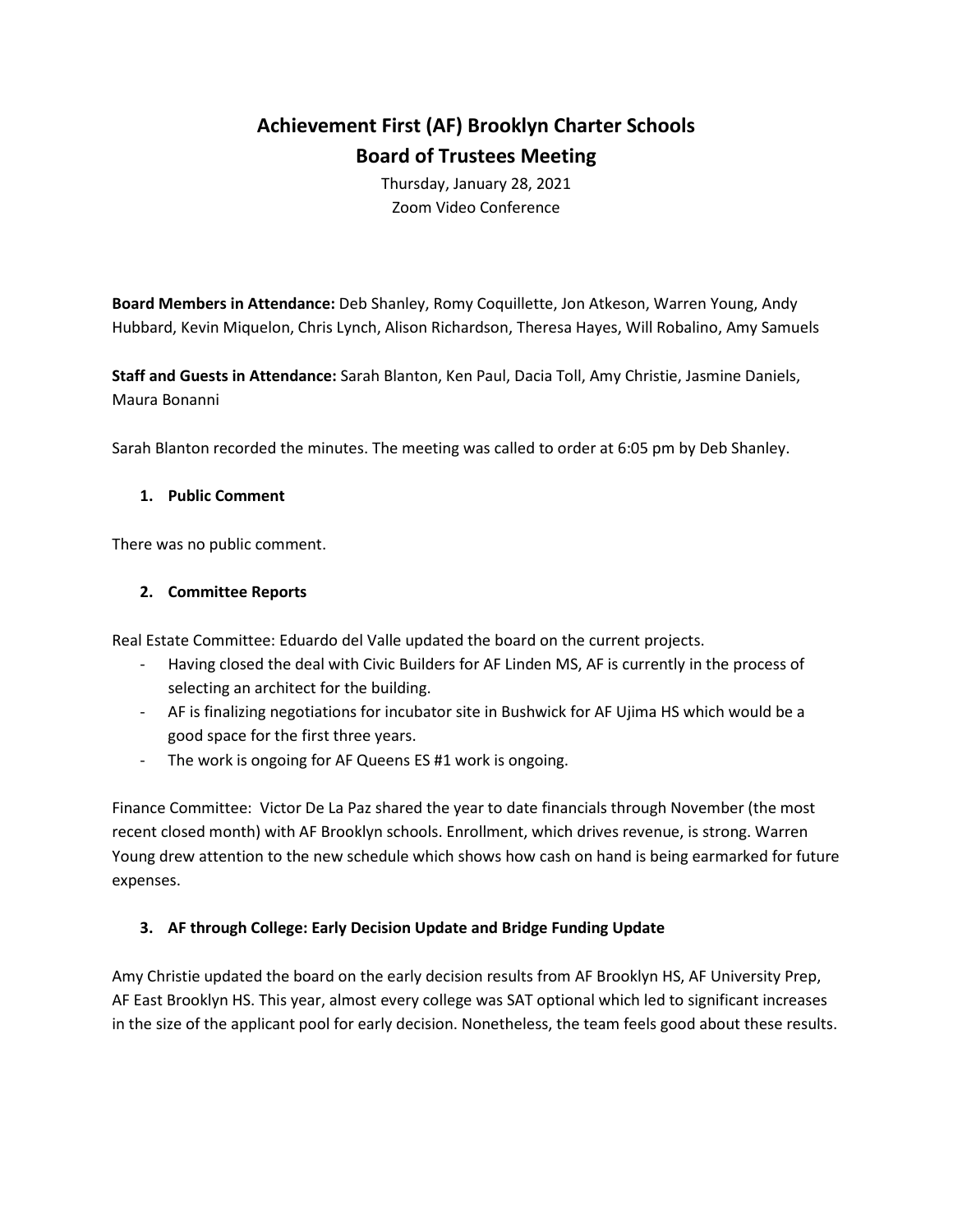Ms. Christie gave a quick overview of Bridge Funding and the awards for the class of 2020. FAFSA is based on prior year taxes so the team anticipates having to work with colleges on the financial realities that our families may be currently facing because of COVID.

Dacia Toll praised the College Team for their hard work and the outstanding Early Decision results, as well as the board's commitment to Bridge Funding as a means to get kids into schools where they are more likely to persist.

AF will support Bridge Funding with philanthropy. There is a philanthropy line item in the Brooklyn budget. The board expressed support for allocating this philanthropy towards Bridge Funding. In addition to that amount, AF is committing to raising additional philanthropy for Bridge Funding.

### **4. Board Business**

RESOLVED, the AF Brooklyn Board of Trustees hereby earmarks up to \$250K of private revenue from the FY21 budget to be invested in the Bridge Funding program.

Motion by Jon Atkeson Second by Warren Young All in favor

RESOLVED, the AF Brooklyn Board of Trustees, pursuant to article IV of its by-laws, hereby elects Theresa Hayes to serve an additional one-year term that shall expire on June 30, 2021.

Motion by Warren Young Second by Romy Coquillette All in favor

RESOLVED, the AF Brooklyn Board of Trustees hereby approves the financial report as presented.

Motion by Deb Shanley Second by Andy Hubbard All in favor

RESOLVED, the AF Brooklyn Board of Trustees hereby approves the meeting minutes from November 12, 2020.

Motion by Deb Shanley Second by Jon Atkeson All in favor

WHEREAS the Achievement First Brooklyn Board of Trustees has reviewed, considered and vetted the relevant facts and circumstances concerning the subject of these Resolutions;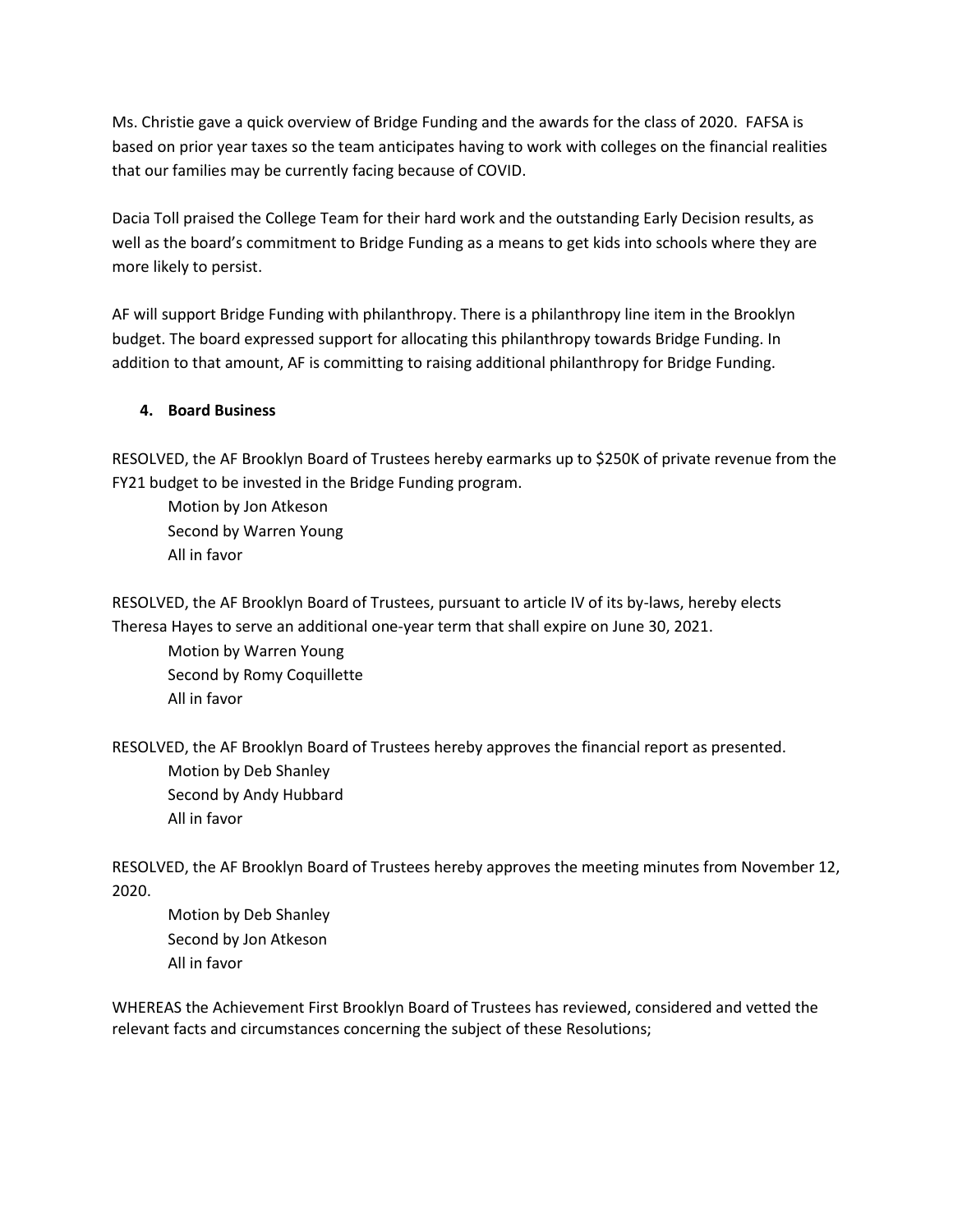BE IT RESOLVED, that the Achievement First Brooklyn Board of Trustees approves the plan to revise the enrollment plan of Achievement First Voyager Middle School to serve grades 6-8 beginning in the 2021- 22 school year, subject to approval by the charter authorizer; and

RESOLVED FURTHER, that the Achievement First Brooklyn Board of Trustees hereby authorizes and directs Achievement First Network Support and the schools to take and carry out such action as required in connection with the foregoing Resolution.

Motion by Deb Shanley Second by Alison Richardson All in favor

RESOLVED, the AF Brooklyn Board of Trustees hereby delegates to the Academic Committee the authority to consider and approve recommendations of individuals to serve in the role of interim principal for a period of time not to exceed six months; and make a recommendation to the full Board in the event that an interim principal shall serve for a period of time longer than six months.

Motion by Deb Shanley Second by Romy Coquillette All in favor

# **5. Additional Updates**

Victor De La Paz shared that he is likely to be departing AF as CFO to pursue an opportunity to be the Chief Financial Officer for the Peace Corp under the Biden Harris administration.

Deb Shanley shared that she and Romy are working to identify strong candidates for the AF Brooklyn Board. She also reminded the board that schools plan to reopen on March 9<sup>th</sup> with hybrid learning. Rich Buery shared that reopening is a very challenging decision for teachers, leaders and families. AF is working very hard to ensure a safe reopen.

Ms. Shanley thanked all board members who were able to attend the joint meeting on January 20<sup>th</sup> to discuss AF's Vision Process.

# **6. Adjourn**

It was unanimously decided to adjourn the meeting at 8:15 pm.

Motion by Warren Young Second by Will Robalino All in favor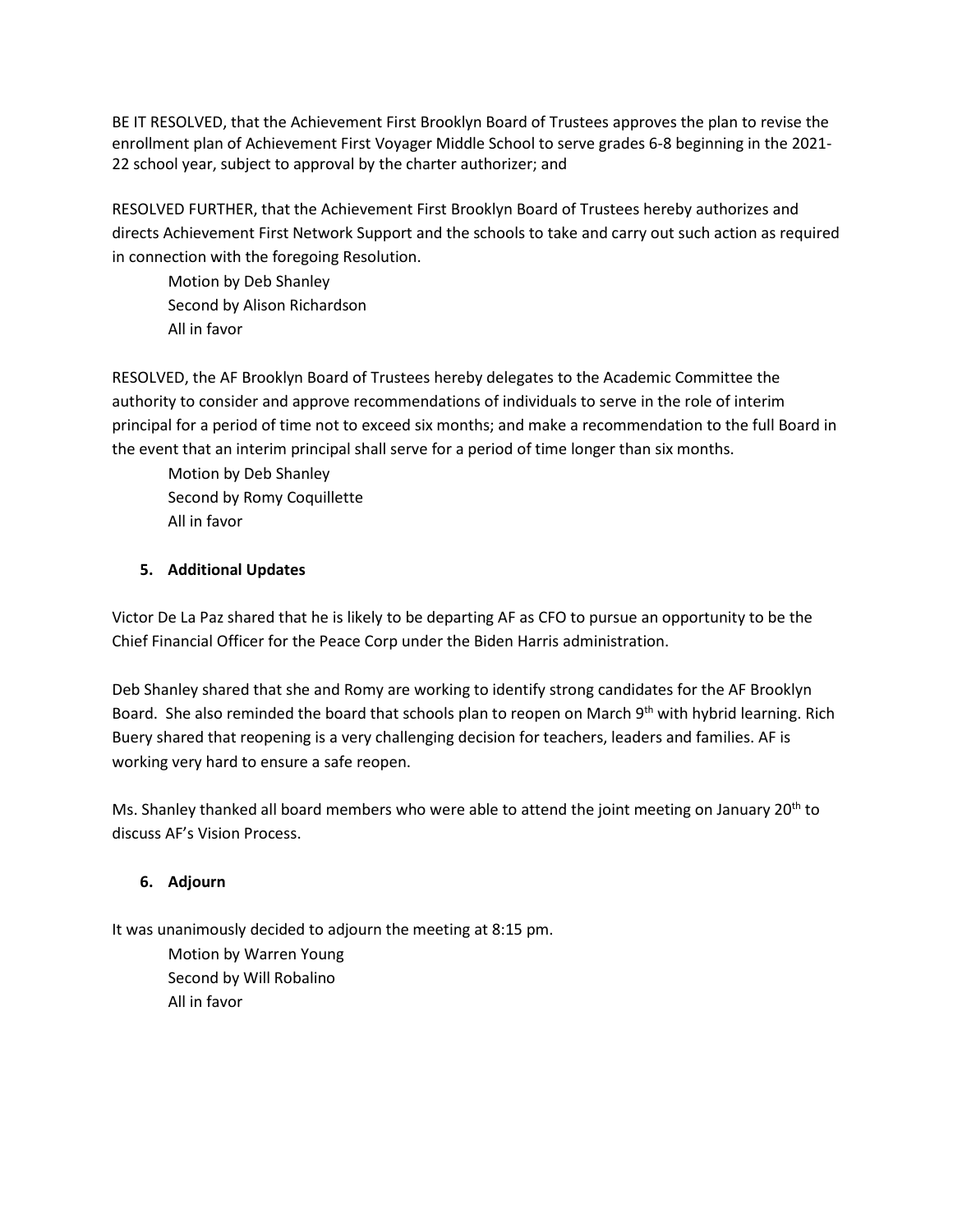

# **Achievement First Brooklyn Board of Trustees**

Thursday, 25, 2021, 6:00 pm Zoom Video Conference

### **Agenda**

- 6:00 pm Call to Order and Welcome
- 6:05 pm Public Comment
- 6:10 pm Discussion
	- Leading for Racial Equity: Discussion with De-Lea Deane Allen, Chief Equity Officer
	- AF Summer Camp: Presentation and discussion with Marc Michaelson, Briana Mitchell and Josh Phillips
- 7:00 pm Committee Reports
	- Finance Committee
	- Facilities Committee
	- Academic Committee
		- Proposed Executive Session: Personnel discussion regarding principal renewal offers for 2021-22 school year
- 7:45 pm Board Business
	- Minutes
	- Financial Report
	- AF North Brooklyn Prep Elementary School Principal
	- Principal Renewal Offers
	- AF #11 Additional Planning Years
	- Enrollment Revisions

8:00 pm Additional Updates

8:05 pm Adjourn



achievementfirst.org

335 Adams Street, Suite 700 Brooklyn, NY 11201 718 623 2660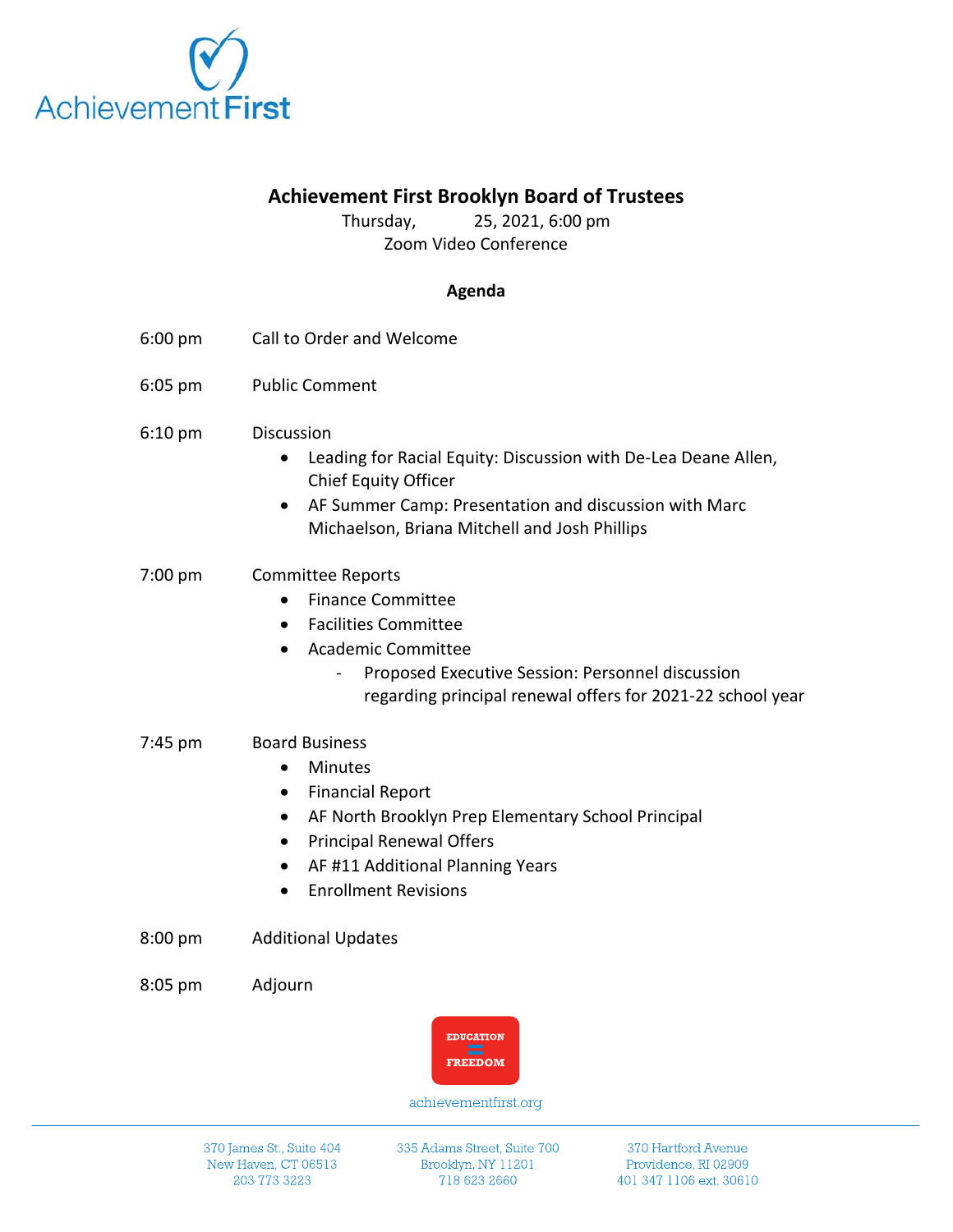# **Achievement First (AF) Brooklyn Charter Schools Board of Trustees Meeting**

Thursday, March 25, 2021, 6:00 pm Zoom Video Conference

**Board Members in Attendance:** Deb Shanley, Romy Coquillette, Jon Atkeson, Justin Cohen, Amy Arthur Samuels, Judith Jenkins, Alison Richardson, Warren Young, Kevin Miquelon, Will Robalino

**Staff and Guests in Attendance:** Sarah Blanton, Ken Paul, Dacia Toll, Marc Michaelson, De-Lea Deane Allen, Briana Mitchell, Joshua Phillips, Faisal Jawaid, Neil Shah, Eduardo del Valle, Dacia Toll, Emma White, Jacquelyn Martel, Desiree Dalton, Tamika Bradley, Kelvin Spooner, Rhonda Barros, Jed Sunden

Sarah Blanton recorded the minutes. The meeting was called to order at 6:08 pm by Deb Shanley.

### **1. Public Comment**

There was no public comment.

### **2. Discussion**

*Leading for Racial Equity: Discussion with De-Lea Deane Allen, Chief Equity Officer*

Ms. De-Lea Deane-Allen gave a brief overview of the history of AF's commitment to diversity and inclusion, especially around retention and recruitment of teachers, staff and leaders. She shared the evolution, as AF shifted the values and mindsets, to where the schools are today with the current organizational values and priorities.

Ms. Deane-Allen spoke about AF's work on relationship building, talent practices, and aligning around an intentional strategy for outreach. She also addressed the way in which students are experiencing the changes and how teachers are trying to create, largely in a virtual world, a strong community and classrooms where students feel a sense of belonging.

This work also involves orienting leaders to be listeners with empathy and engaging with families to assess how they are experiencing the changes. AF has included families in the Vision Process and with selection processes for senior leaders such as the CEO, Chief of Staff and Superintendent.

### *AF Summer Camp: Presentation and discussion with Marc Michaelson, Briana Mitchell and Josh Phillips*

Marc Michaelson introduced himself and gave an overview of the history of AF's efforts to offer summer camp. Change Summer is an organization that has partnered with Uncommon Schools and is now partnering with AF to provide a summer camp experience for our students.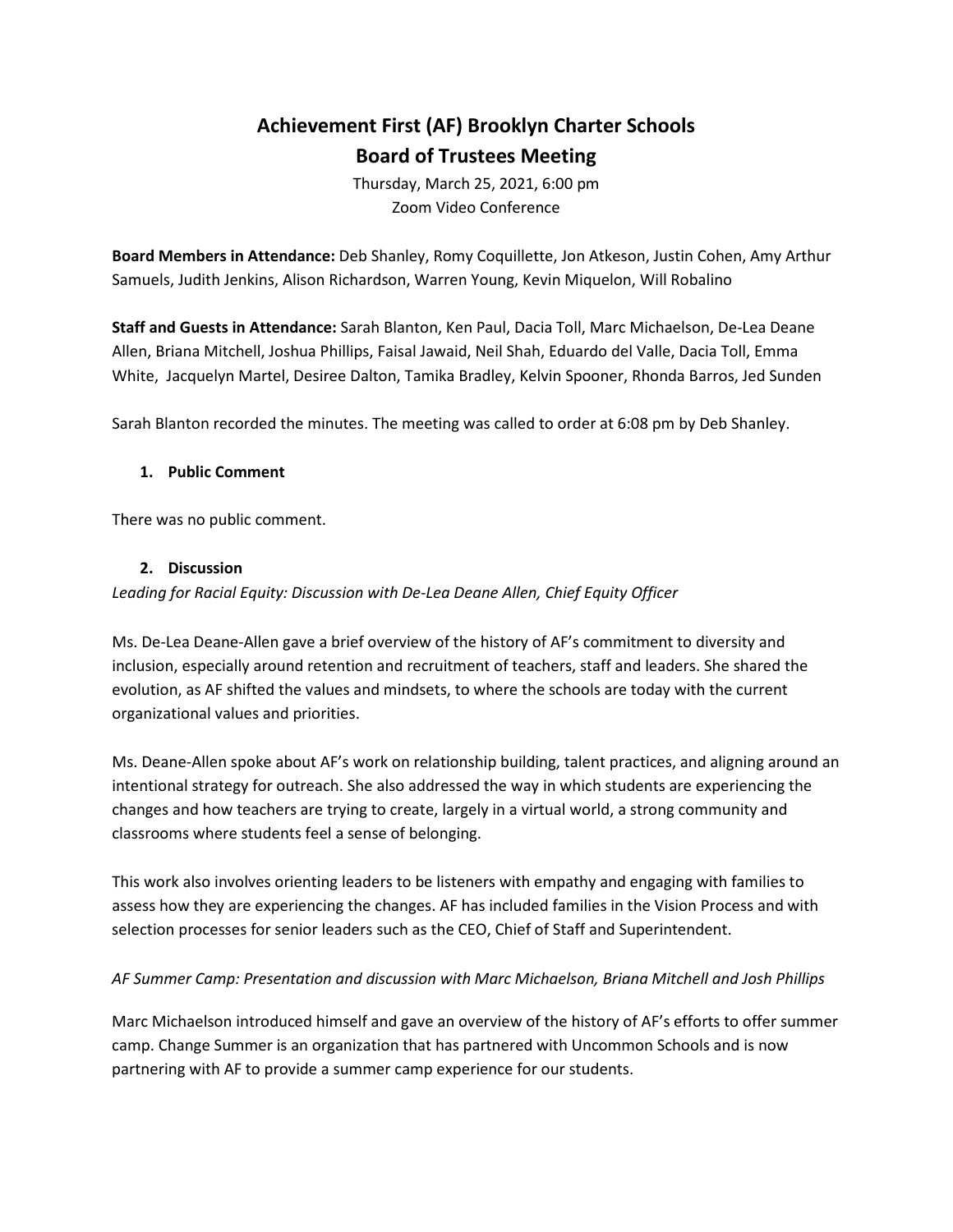Ms. Briana Mitchell is the camp director and shared the priorities for a safe and inclusive culture at summer camp which is intended to be at the University of Rhode Island, where the students would live in dorms, eat in dining halls and use the campus facilities and resources.

There will be two, 2-week sessions serving 500 rising  $4<sup>th</sup>-9<sup>th</sup>$  graders this summer and 1000 next summer. Some of the counselors will be AF alumni and rising AF twelfth graders are eligible to be junior counselors.

Ms. Mitchell shared the COVID safety policies and procedures, as well as the financial projections.

# **3. Committee Reports**

Finance Committee: Jon Atkeson gave an overview of the year to date financials which are in good shape, supported by strong enrollment and budget management. The cash position is healthy. The board discussed federal stimulus funds.

Real Estate Committee: Kevin Miquelon shared that there is good progress on AF Linden MS. Queens came in under budget. Dacia Toll and Emma White joined the meeting to update the board on some facilities and enrollment challenges facing our schools and how AF is working to be proactive in addressing the challenges.

AF is not opening HS #5 because that school would have had one feeder middle school which would not have been sustainable.

Ms. Toll reviewed the revised feeder patterns and the proposed changes. There are no changes to the feeder pattern for AF Brooklyn High School. The goal is to find a permanent location for AF Ujima HS that is close to the feeder middle schools with AF Aspire MS going to AF Ujima HS.

Emma White shared the student recruitment efforts the team is making to recruit for AF Legacy ES for both kindergarten and first grade. It was significantly more difficult to recruit for first grade because it requires people to leave their elementary school after kindergarten.

The board discussed concerns about the underlying reasons for the low numbers of families applying. Ms. Toll shared that the charter applications are down significantly across NYC. The board expressed hope that post-COVID, families who left the city will come back and our demographic studies that showed a demand in Queens will still prove to be accurate.

AF wishes to have an additional planning year before opening AF #11 for reasons related to student recruitment and facilities.

Ms. White gave an overview of the challenges facing the student recruitment team. At the conclusion of the discussion, the board reviewed and passed the following resolution: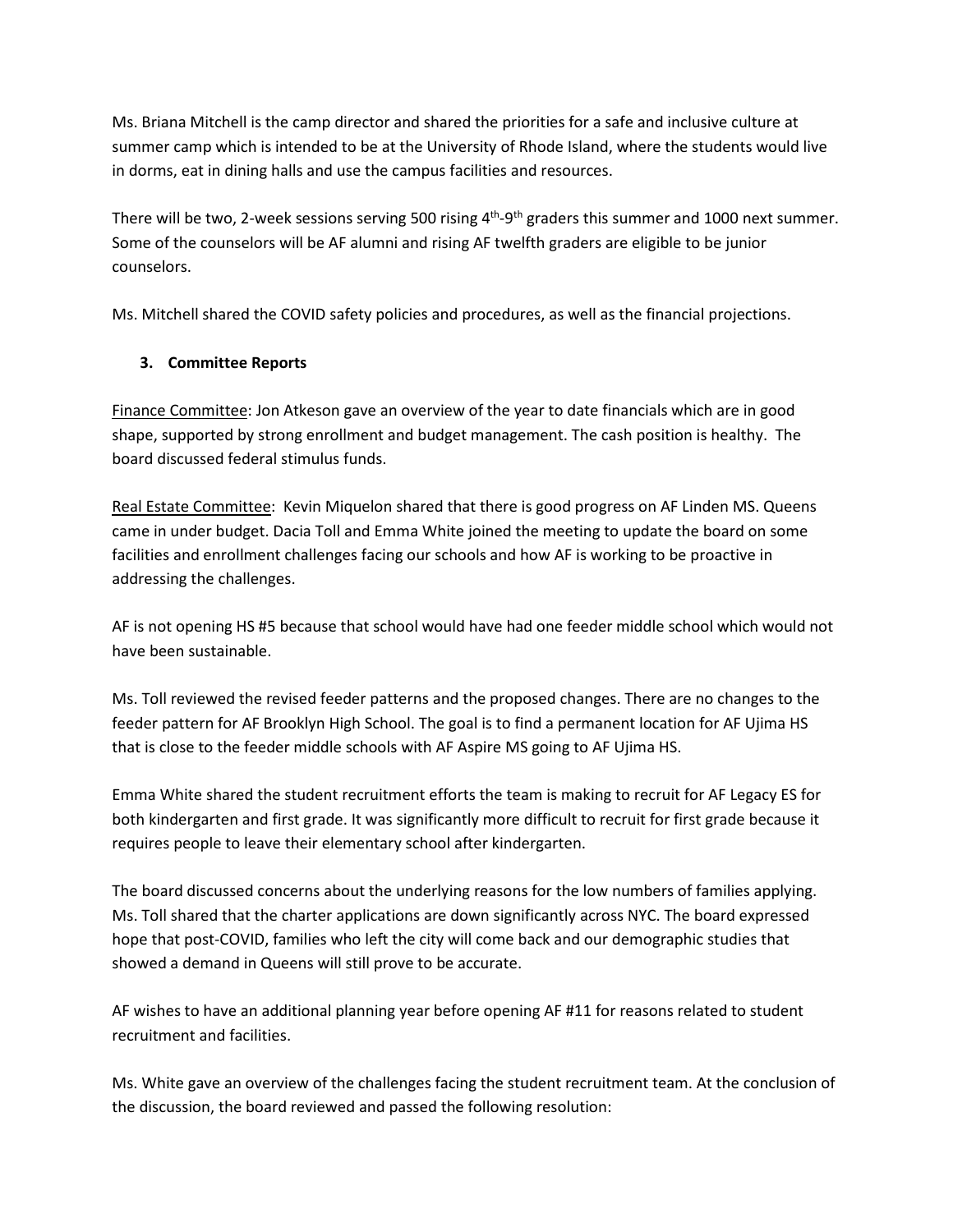WHEREAS the Achievement First Brooklyn Board of Trustees has reviewed, considered and vetted the relevant facts and circumstances concerning the subject of these Resolutions;

BE IT RESOLVED, that the Achievement First Brooklyn Board of Trustees approves the plan to:

1) seek an additional planning year prior to opening AF 11 in the 2022-23 school year and revise the enrollment plan to serve only Kindergarten in the 2022-23 school year, subject to authorizer approval;

2) revise the enrollment plan of Achievement First Legacy ES to serve only Kindergarten in the 2021-22 school year, subject to authorizer approval; and

3) revise the feeder pattern of high schools, as presented, subject to authorizer approval.

RESOLVED FURTHER, that the Achievement First Brooklyn Board of Trustees hereby authorizes and directs Achievement First Network Support and the schools to take and carry out such action as required in connection with the foregoing Resolution.

Motion by Jon Atkeson Second by Will Robalino All in favor

### Academic Committee

The board entered executive session at 8:16 pm to have a personnel discussion regarding principal renewal offers for the 2021-22 school year and invited Sarah Blanton and Ken Paul to join. Motion by Jon Atkeson. Second by Warren Young.

The board exited executive session at 8:33 pm. Motion by Romy. Second by Warren Young.

### **4. Board Business**

RESOLVED, the AF Brooklyn Board of Trustees hereby approves the meeting minutes from January 28, 2021.

Motion by Deb Shanley Second by Warren Young All in favor

RESOLVED, the AF Brooklyn Board of Trustees hereby approves the financial report as presented. Motion by Jon Atkeson Second by Romy Coquillette All in favor

RESOLVED, the AF Brooklyn Board of Trustees hereby appoints Alicia Harper as principal of Achievement First North Brooklyn Prep Elementary School effective July 1, 2021.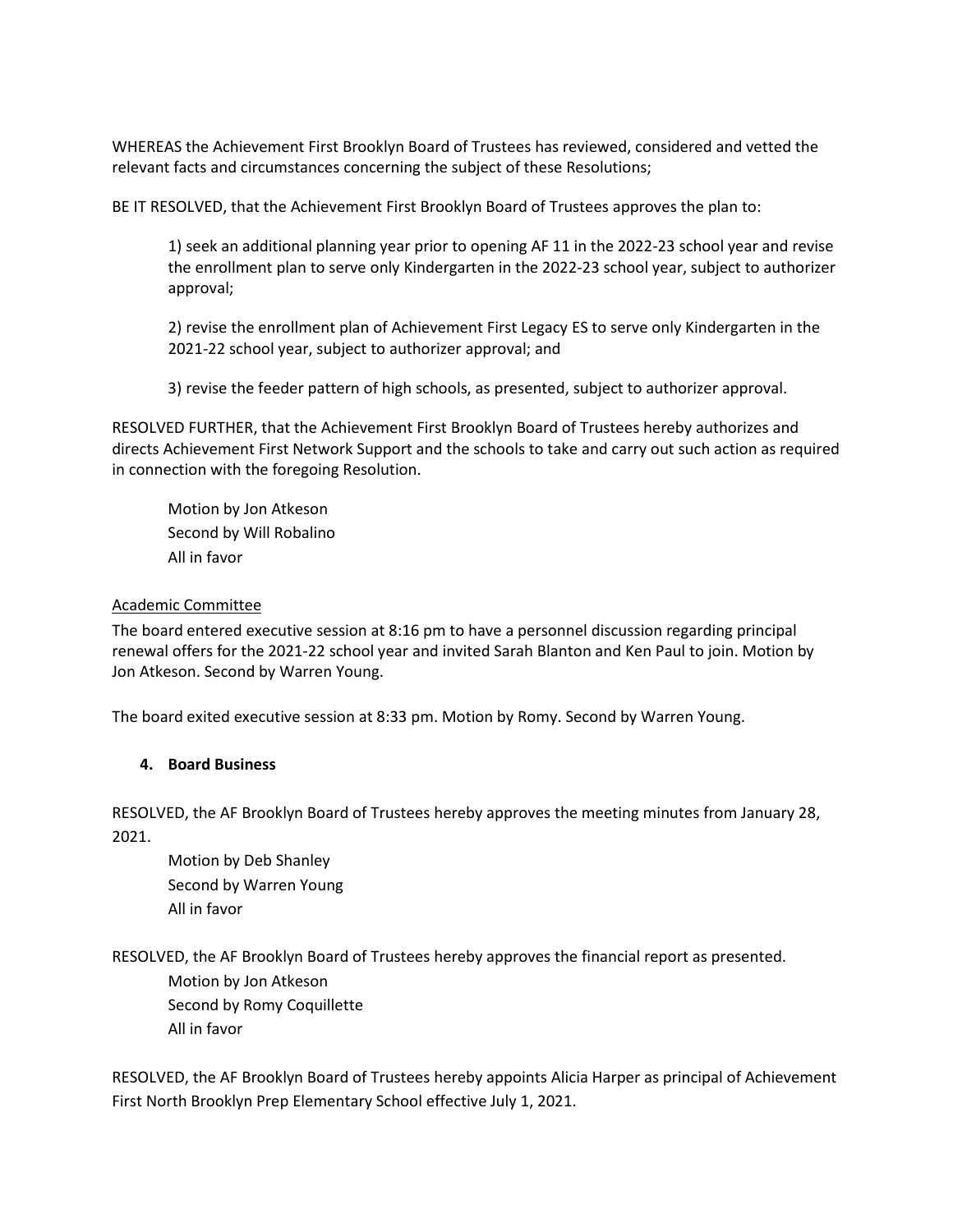Motion by Deb Shanley Second by Kevin Miquelon All in favor

RESOLVED, the AF Brooklyn Board of Trustees has discussed the performance of the AF Brooklyn Principals intending to return for the 2021-22 school year and the compensation package as proposed by Achievement First, and hereby approves the renewal of the following principals, with a final compensation package to be incorporated in the FY22 Budget to be reviewed and approved in May 2021:

- Noah Hellman, AF Apollo Elementary School Principal
- Jordan Hardy, AF Aspire Elementary School Principal
- Zonya Hicks, AF Brownsville Elementary School Principal
- Courtney Saretzky, AF Bushwick Elementary School Principal
- Sade Johnson, AF Crown Heights Elementary School
- Meryl Senter, AF East New York Elementary School
- Colleen Young, AF Endeavor Elementary School
- Ashley Baez, AF Linden Elementary School
- Jesse Uggla, AF Apollo Middle School
- Zach Segall, AF Aspire Middle School
- Allison Laird, AF Brownsville Middle School
- Bob Bridges, AF Bushwick Middle School
- Victoria Pierre, AF Crown Heights Middle School
- Max Milliken, AF East New York Middle School
- Shannon Williams-Paden, AF Endeavor Middle School
- Rochelle Murray, AF Linden Middle School
- Kate Carroll, AF North Brooklyn Prep Middle School
- Tamla Frater, AF Voyager Middle School
- Dumar Paden, AF Brooklyn High School
- Martin Palamore, AF East Brooklyn High School
- Jason Coalter, AF University Prep High School

Motion by Will Robalino

Second by Jon Atkeson

All in favor

#### **5. Additional Updates**

Romy Coquillette shared her reflections on the second Vision Summit.

#### **6. Adjourn**

It was unanimously decided to adjourn the meeting at 8:37 pm.

Motion by Amy Arthur Samuels Second by Jon Atkeson

All in favor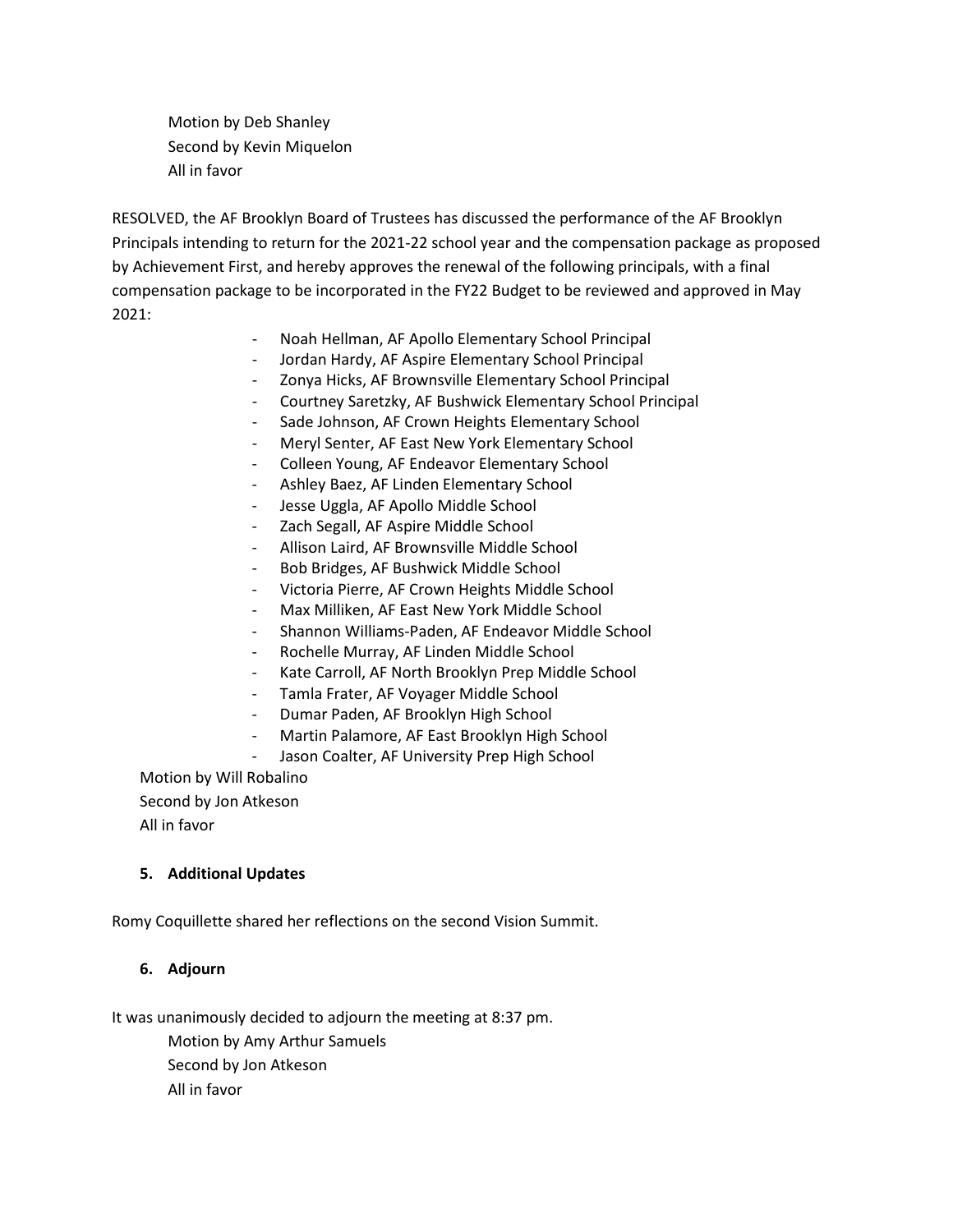

# **Achievement First Brooklyn Board of Trustees**

Thursday, May 27, 2021 Zoom Video Conference 6:00 pm

### **Agenda**

- 6:00 pm Call to Order
- 6:05 pm Public Comment
- 6:10 pm Meet AF's new COO, Xanthe Jory
- 6:15 pm Post-Secondary Plans for the Class of 2021
- 6:30 pm Committee Reports
	- Academic Committee
	- Finance Committee
	- Facilities Committee

### 7:15 pm Board Business

- Minutes
- Elect new Trustees
- Re-elect Trustees
- Approve AF Legacy Middle School Name
- Approve AF Ujima High School Name
- Re-appoint CohnReznick
- Approve Finance Report
- Approve Budget

7:30 pm Additional Business

7:45 pm Adjourn



achievementfirst.org

370 James St., Suite 404 New Haven, CT 06513 203 773 3223

335 Adams Street, Suite 700 Brooklyn, NY 11201 718 623 2660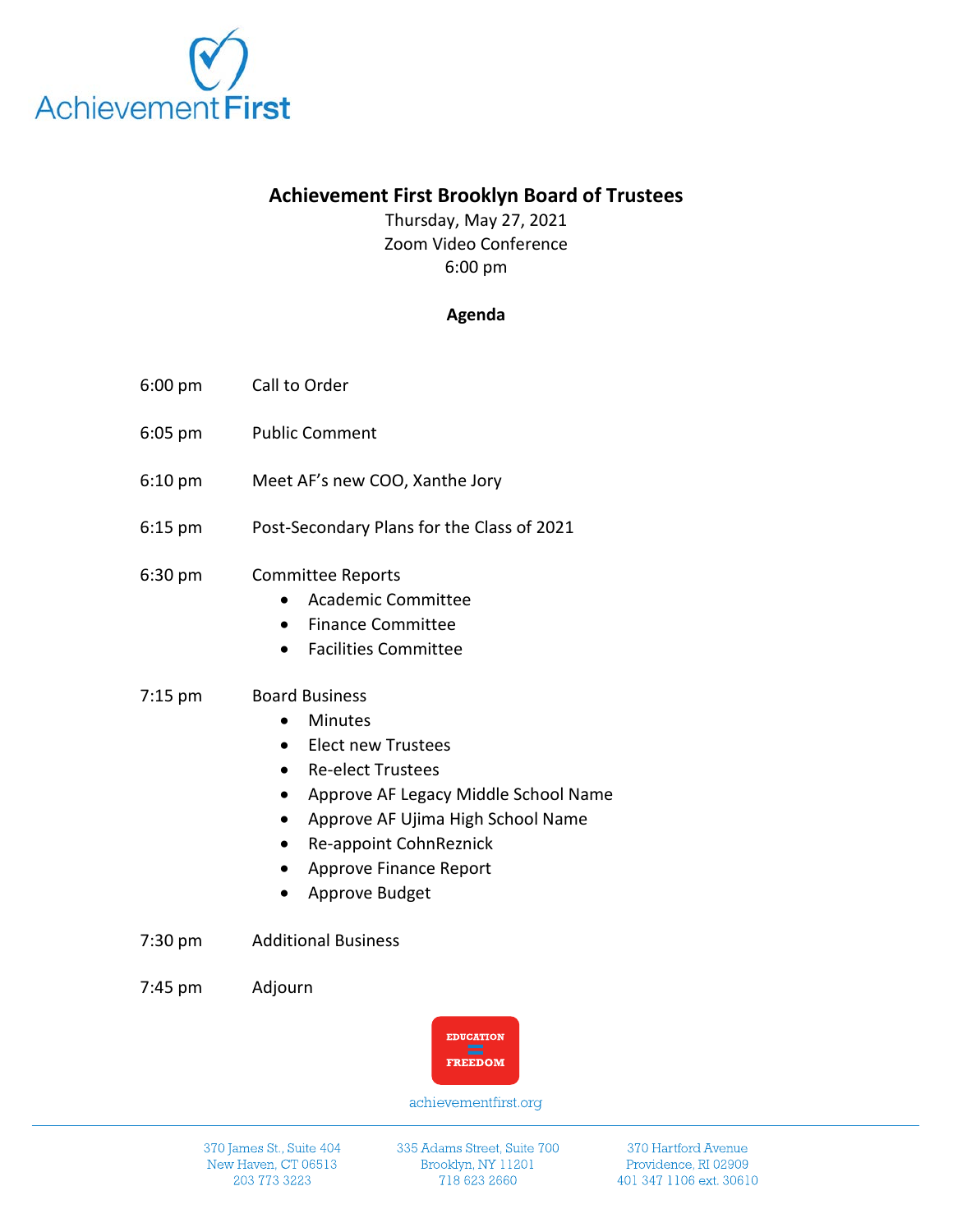# **Achievement First (AF) Brooklyn Charter Schools Board of Trustees Meeting**

Thursday, May 27, 2021, 6:00 pm Zoom Video Conference

### - DRAFT MEETING MINUTES -

**Board Members in Attendance:** Deb Shanley, Romy Coquillette, Jon Atkeson, Judith Joseph Jenkins, Alison Richardson, Warren Young, Chris Lynch, Andy Hubbard, Kevin Miquelon, Amy Arthur Samuels, Theresa Hayes

**Staff and Guests in Attendance:** Sarah Blanton, Ken Paul, Neil Shah, Xanthe Jory, Desiree Dalton, Tamika Bradley

Sarah Blanton recorded the minutes. The meeting was called to order at 6:08 pm by Deb Shanley.

### **1. Public Comment**

There was no public comment.

### **2. Post-Secondary Plans for the Class of 2021**

Amy Christie shared the context behind this challenging year for applying to college. Between COVID, senior leadership changes, and AF's Vision Process, AF is reexamining the extent to which we are exclusively a college-focused school system. College counselors are working on partnering with families to ensure they are supporting scholars in making the best, most informed decisions possible.

She discussed projections of college attendance next year, changes to the average Expected College Completion (ECC) rates for the colleges where our students intend to matriculate, and plans for those students not going on to college. Ms. Christie also reviewed some trends they saw in college admissions this past year and those they anticipate for next year.

Students will be attending some outstanding colleges and universities including Stanford University, Cornell University, University of Virginia, Smith College, Yale University, Barnard College, and Wellesley College. There are six Posse Scholars.

She briefly updated the board on the application numbers for Bridge Scholarships.

### **3. Meet AF's new COO, Xanthe Jory**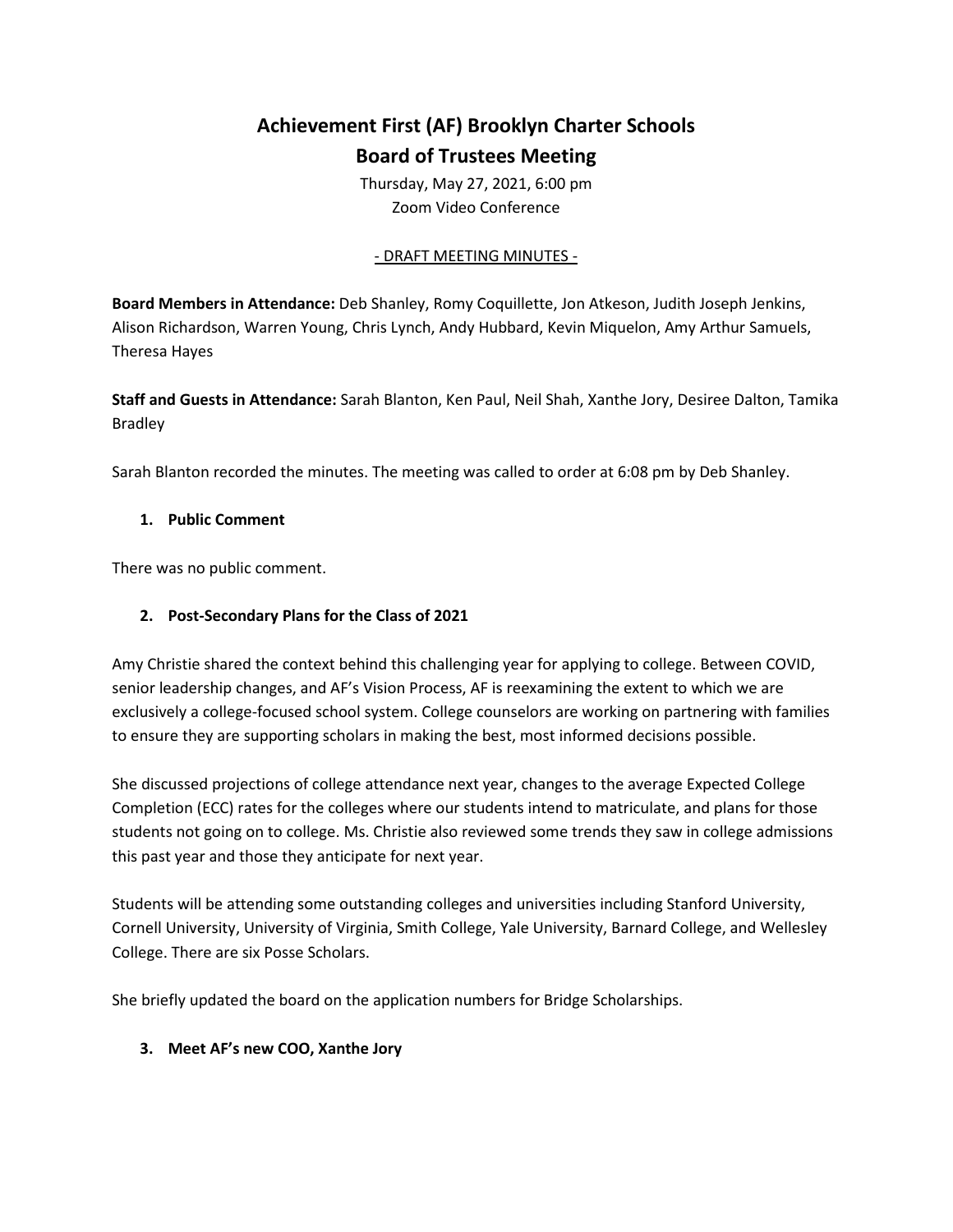Ms. Xanthe Jory, AF's new Chief Operating Officer, introduced herself and shared her background in education and the focus areas of her work at AF including student enrollment, facilities and school operations.

# **4. Committee Reports**

Facilities Committee: Kevin Miquelon gave the Facilities Committee report starting with AF Linden Middle School's progress. The build out is complete for the Queens elementary school and enrollment exceeded the projections (105 instead of 93). AF Ujima HS is moving forward with construction and looking for a permanent location.

Finance Committee: Chris Lynch gave the Finance Committee report including the year to date financials and how AF is going to close out the year. Neil Shah reviewed federal stimulus funds, directly related to COVID relief, that AF can apply for and spend over the next four years.

The cash position is strong. The finance committee will work with Neil Shah and AF's General Counsel on guidelines and allowable options for potential strategies to generate a yield on that cash pool.

The board discussed the proposed budget for the 2021-22 school year noting particular areas that will increase because school will be back in session in the 2021-22 school year compared to the completely remote 2020-21 school year.

Academic Committee: Alison Richardson shared the high level summary that, across the network, there are significant challenges around basic reading skills. She differentiated between performance on state exams and grade level reading. AF has been successful at teaching students to effectively take state exams but those same students may still below grade level in reading.

AF is clarifying its curriculum and reading strategies and is looking at a multi-year approach to improving reading levels across all grade levels. AF is hiring a Director of Reading, will have more professional development on reading instruction, and will focus on partnering with parents.

The board expressed interest in seeing a full scope of remedial measures AF is going to take with the federal stimulus funds to address academic performance.

# **5. Board Business**

RESOLVED, the AF Brooklyn Board of Trustees hereby approves the meeting minutes from March 25, 2021.

Motion by Jon Atkeson Seconded by Alison Richardson All in favor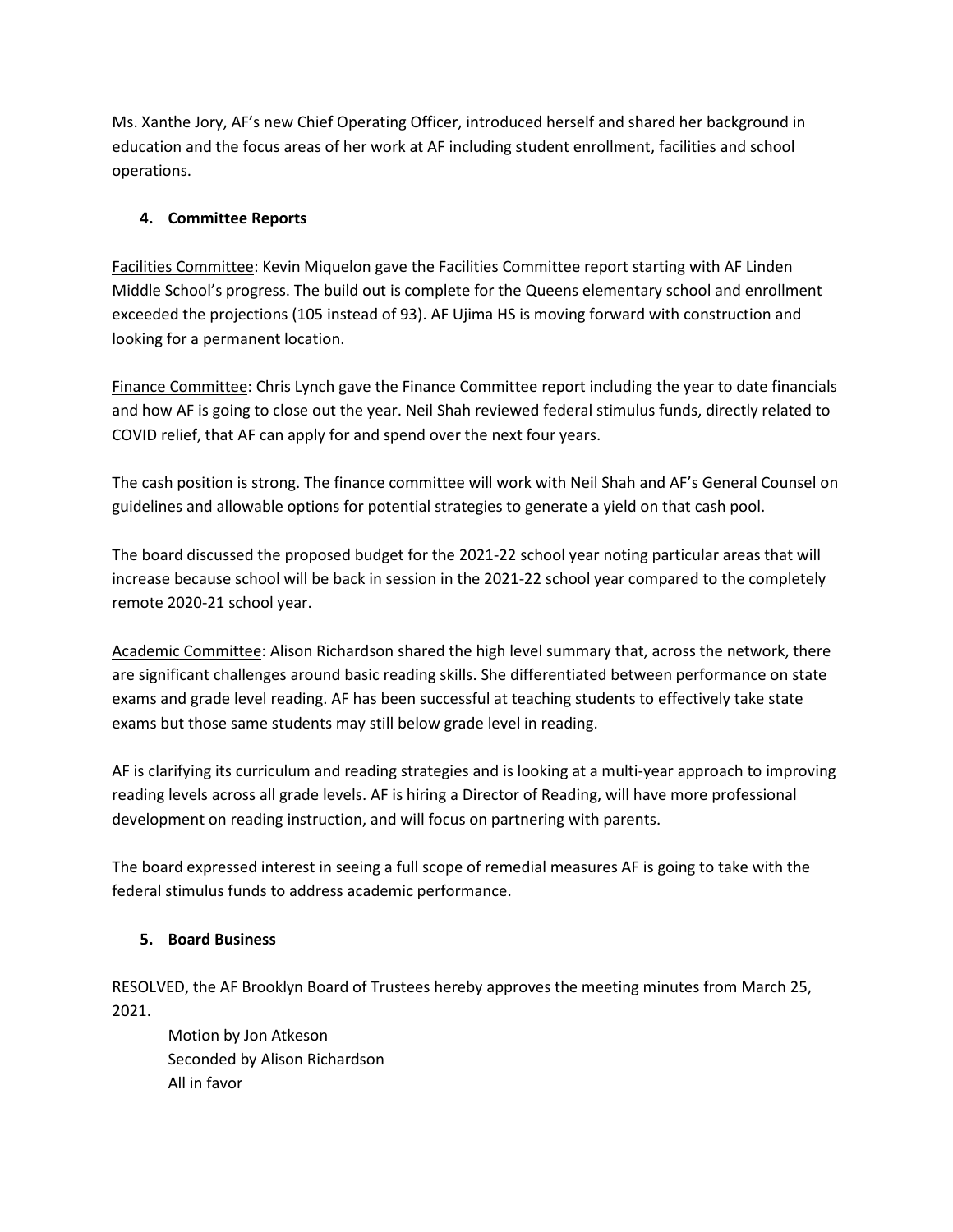RESOLVED, the AF Brooklyn Board of Trustees hereby elects Rhonda Barros to serve as a Trustee with a term ending June 30, 2023.

Motion by Romy Coquillette Seconded by Amy Arthur Samuels All in favor

RESOLVED, the AF Brooklyn Board of Trustees hereby elects Tamika Bradley, to serve as a Parent Representative with a term ending June 30, 2022.

Motion by Romy Coquillette Seconded by Amy Arthur Samuels All in favor

RESOLVED, the AF Brooklyn Board of Trustees hereby elects Desiree Dalton, to serve as a Parent Representative with a term ending June 30, 2022.

Motion by Jon Atkeson Seconded by Kevin Miquelon All in favor

RESOLVED, the AF Brooklyn Board of Trustees, pursuant to article IV of its by-laws, hereby elects Warren Young to serve an additional three-year term that shall expire on June 30, 2024.

Motion by Jon Atkeson Seconded by Chris Lynch All in favor

RESOLVED, the AF Brooklyn Board of Trustees, pursuant to article IV of its by-laws, hereby elects Will Robalino to serve an additional three-year term that shall expire on June 30, 2024.

Motion by Alison Richardson Seconded by Andy Hubbard All in favor

RESOLVED, the AF Brooklyn Board of Trustees, pursuant to article IV of its by-laws, hereby elects Alison Richardson to serve an additional three-year term that shall expire on June 30, 2024.

Motion by Deb Shanley Seconded by Andy Hubbard All in favor

RESOLVED, the AF Brooklyn Board of Trustees, pursuant to article IV of its by-laws, hereby elects Theresa Hayes to serve an additional one-year term that shall expire on June 30, 2022.

Motion by Jon Atkeson Seconded by Judith Joseph Jenkins All in favor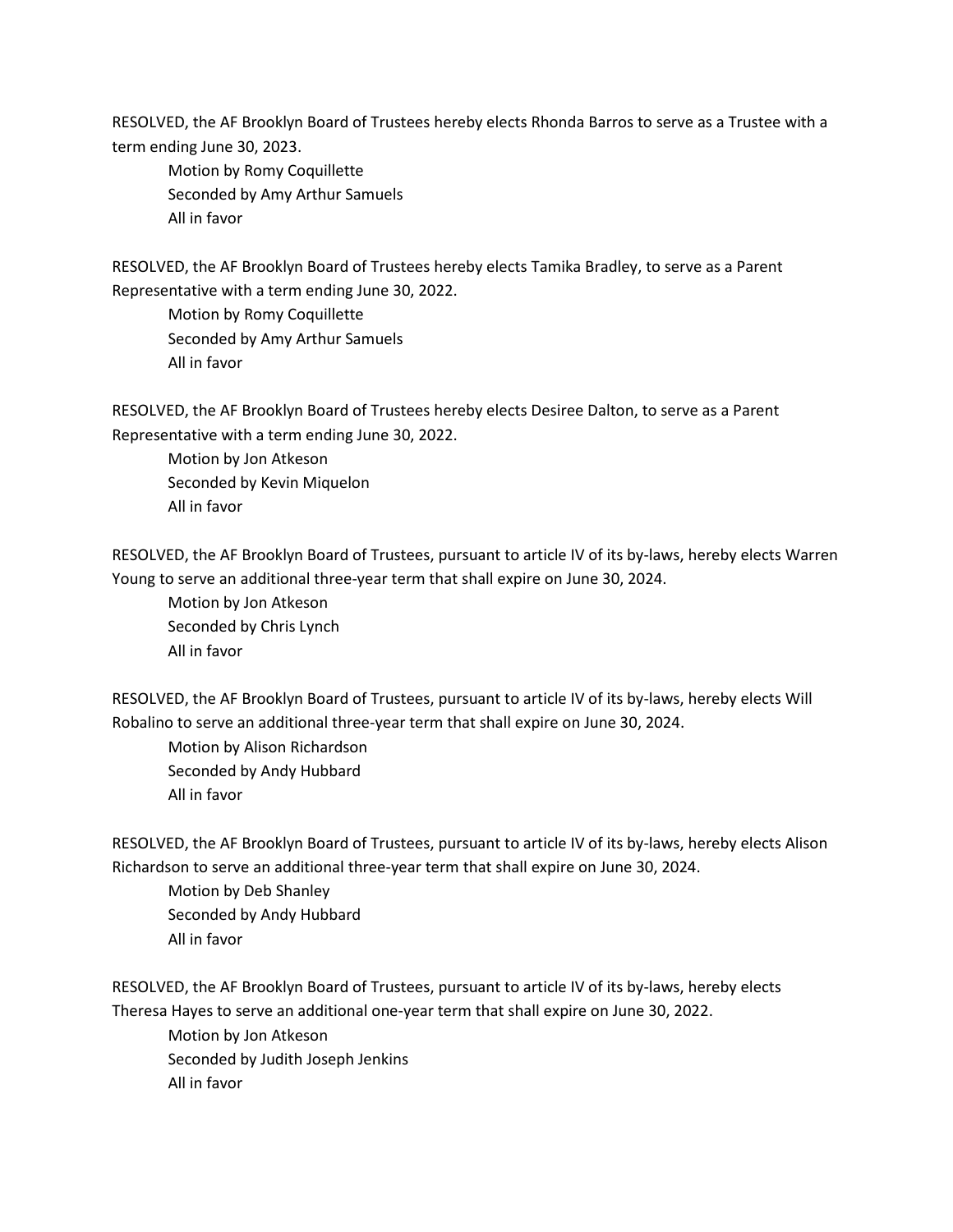RESOLVED, the AF Brooklyn Board of Trustees, pursuant to Article IV of its by-laws, hereby elects Deborah Shanley to continue to serve as a Trustee for the shorter of (A) six months and (B) the time until her successor has been elected.

Motion by Jon Atkeson Seconded by Andy Hubbard All in favor

RESOLVED, the AF Brooklyn Board of Trustees, pursuant to Article IV of its by-laws, hereby elects Amy Arthur Samuels to continue to serve as a Trustee for the shorter of (A) six months and (B) the time until her successor has been elected.

Motion by Warren Young Seconded by Kevin Miquelon All in favor

RESOLVED, the AF Brooklyn Board of Trustees, pursuant to Article IV of its by-laws, hereby elects Judith Jenkins to continue to serve as a Trustee for the shorter of (A) six months and (B) the time until her successor has been elected.

Motion by Jon Atkeson Seconded by Andy Hubbard All in favor

RESOLVED, the AF Brooklyn Board of Trustees, pursuant to Article IV of its by-laws, hereby elects Justin Cohen to continue to serve as a Trustee for the shorter of (A) six months and (B) the time until his successor has been elected.

Motion by Amy Arthur Samuels Seconded by Judith Joseph Jenkins All in favor

RESOLVED, the AF Brooklyn Board of Trustees hereby approves changing the name of "Achievement First Charter School 10" to "Achievement First Legacy," subject to authorizer approval.

RESOLVED FURTHER, that the AF Brooklyn Board of Trustees hereby authorizes and directs Achievement First Inc. officers and/or designees to take and carry out such action as required in connection with the foregoing Resolution.

Motion by Romy Coquillette Seconded by Kevin Miquelon All in favor

RESOLVED, the AF Brooklyn Board of Trustees hereby approves the name "Achievement First Ujima High School," for Achievement First High School #4, subject to authorizer approval.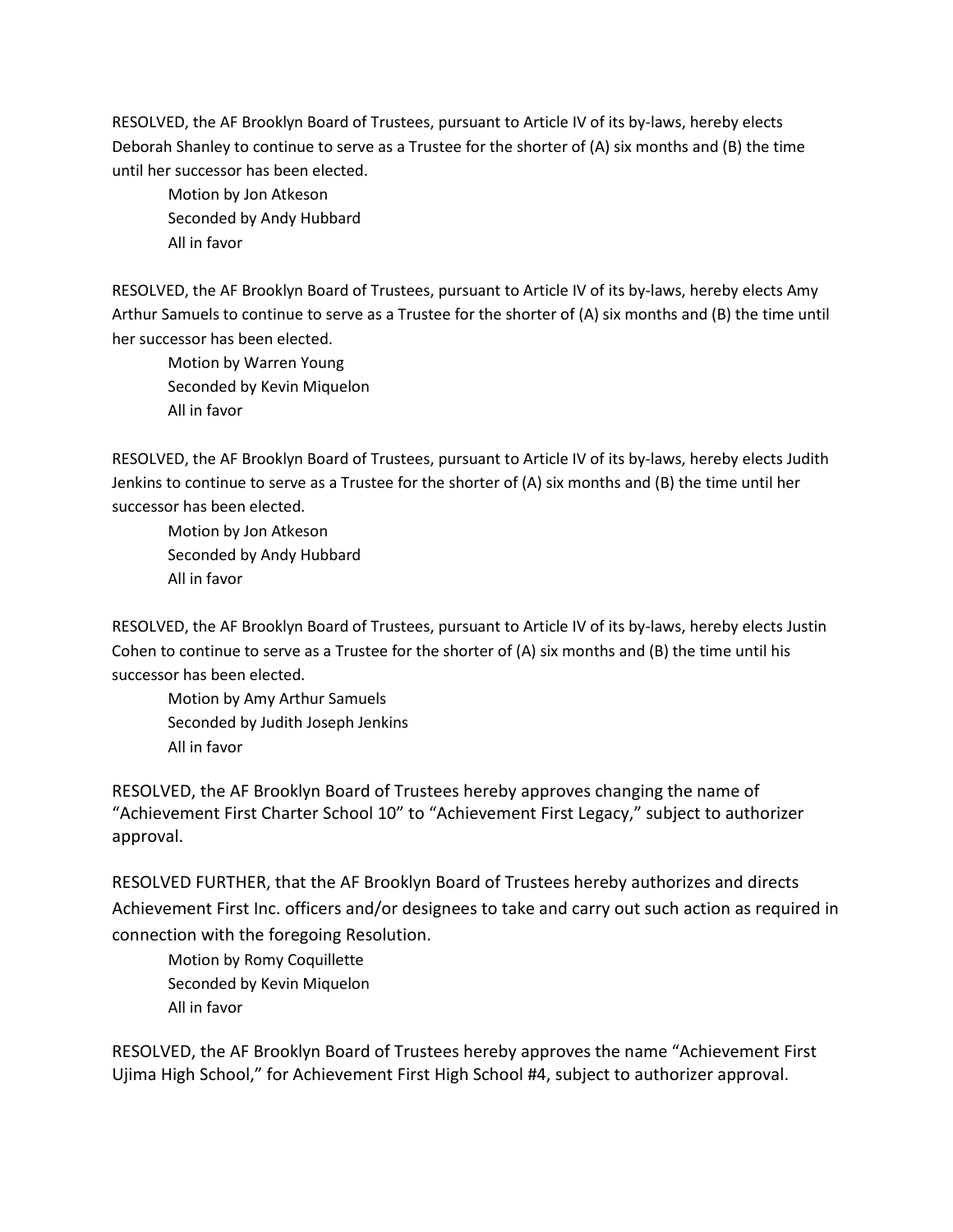RESOLVED FURTHER, that the AF Brooklyn Board of Trustees hereby authorizes and directs Achievement First Inc. officers and/or designees to take and carry out such action as required in connection with the foregoing Resolution.

Motion by Jon Atkeson Seconded by Andy Hubbard All in favor

RESOLVED, the AF Brooklyn Board of Trustees hereby ratifies the re-appointment of CohnReznick to perform the financial audit of the 2020-21 fiscal year.

Motion by Jon Atkeson Seconded by Andy Hubbard All in favor

RESOLVED, the AF Brooklyn Board of Trustees hereby approves the financial report as presented.

Motion by Romy Coquillette Seconded by Judith Joseph Jenkins All in favor

RESOLVED, the AF Brooklyn Board of Trustees hereby approves the financial budget as prepared by Achievement First for the 2021-22 fiscal year.

Motion by Jon Atkeson Seconded by Romy Coquillette All in favor

### **6. Additional Business**

There was no additional business.

### **7. Adjourn**

The meeting was adjourned at 7:47 pm by Deb Shanley.

Motion by Warren Young Seconded by Chris Lynch All in favor